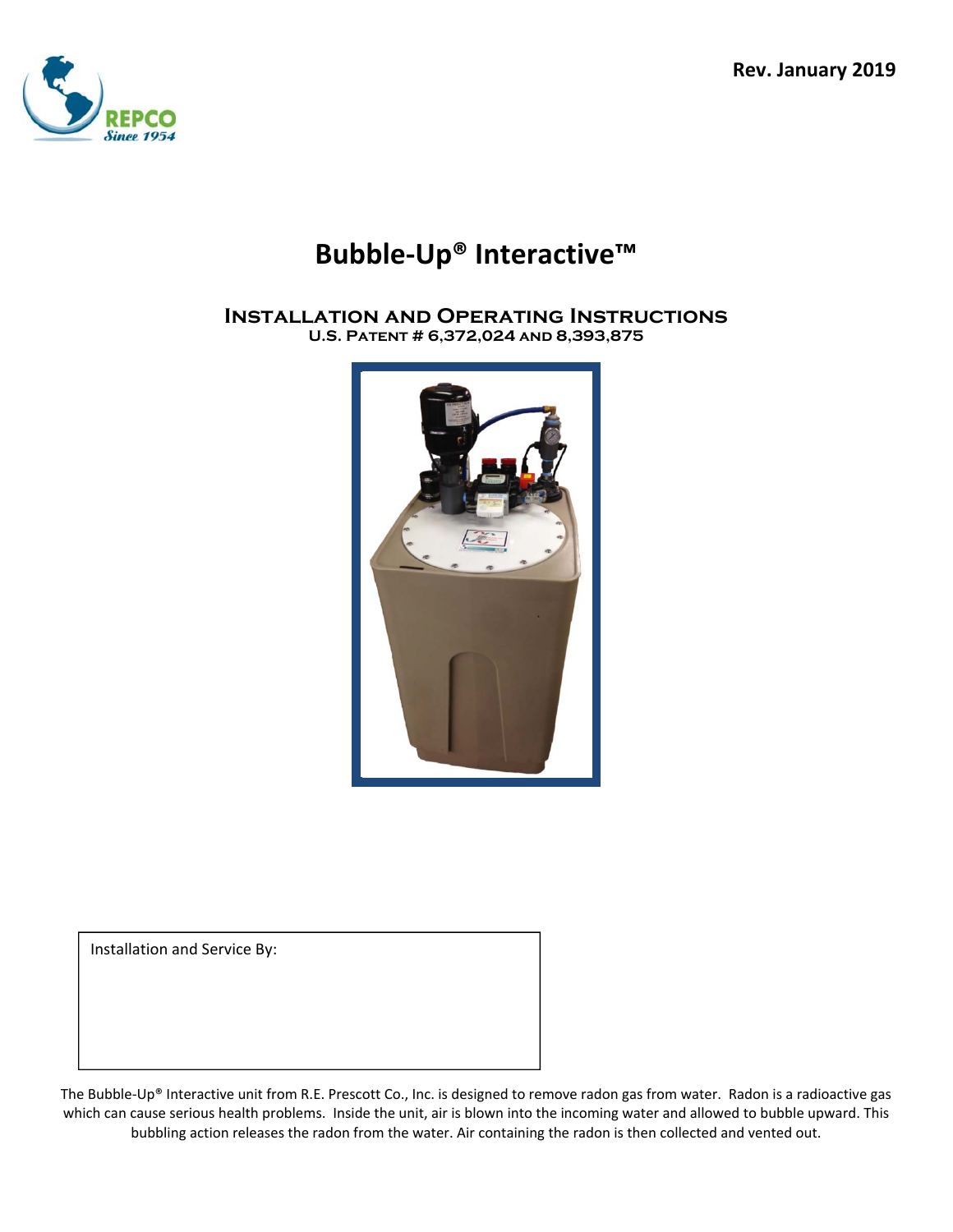# **Table of Contents**

 $\overline{\phantom{a}}$ 

| Specifications                                    | 3  |
|---------------------------------------------------|----|
| Inlet and Outlet Flow and Pressure Specifications | 4  |
| <b>Controls and Indicators</b>                    | 6  |
| Installation                                      | 7  |
| Start-Up Procedure                                | 11 |
| <b>Operating Instructions</b>                     | 11 |
| Maintenance                                       | 12 |
| <b>Trouble Shooting</b>                           | 13 |
| <b>Replacement Parts Listing</b>                  | 19 |
| Start-Up Data                                     | 22 |
| <b>Start-Up Notes</b>                             | 22 |
|                                                   |    |

# **Appendix**

| A-7 gpm Mechanical Head Manual | 24 |
|--------------------------------|----|
| <b>B-</b> Meter Control Manual | 27 |
| <b>C-</b> Bubble-Up Warranty   | 29 |

*Manufactured by:*

**R.E Prescott Co., Inc.**

10 Railroad Avenue • Exeter, New Hampshire • 03833 Phone: (603) 772‐4321 • Fax: (603) 772‐1089 REPRESCOTT.COM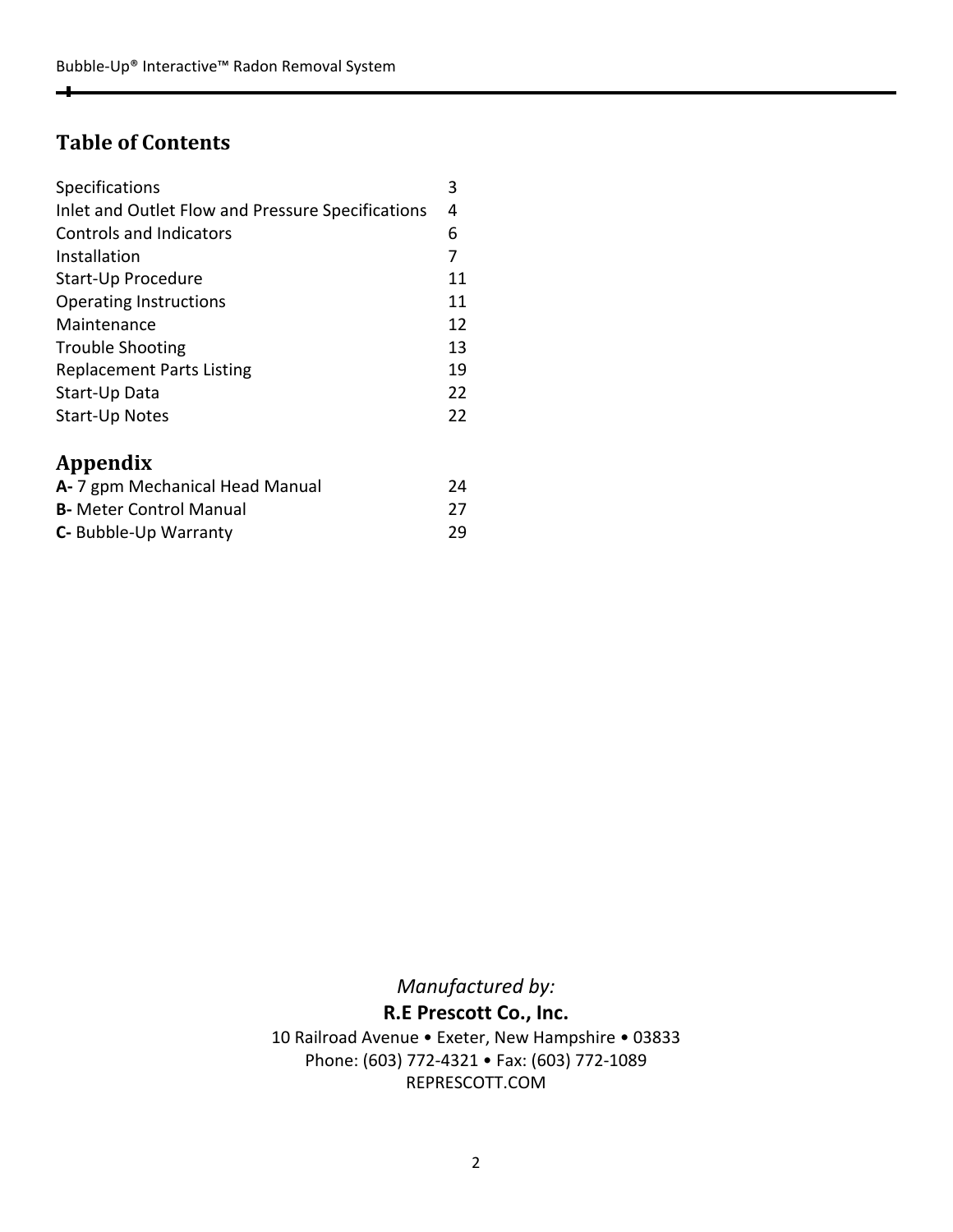#### **Specifications**

一

Dimensions: Depth: 30" Width: 25" Tank Height: 41" Overall Height: 60" Maximum water depth: 26" (off float switch level) Refill water depth: 19" (on float switch level) Run dry water depth: 5"

Water Capacity: On/Off Cycle Volume: 15 Gallons Usable water at maximum water depth of 26": 53 Gallons Usable water at refill water depth of 19": 38 Gallons

Approximate Weight: lb. empty lb. filled to maximum water depth of 26" lb. filled to overflow water depth of 41"

#### Influent Water Requirements:

Hardness < 68 mg/l (4 GPG)  $Iron \t 0.03 mg/l$ Manganese <0.05 mg/l

Plumbing Connections:

1" male npt water inlet and outlet bypass valve 2" FNPT air inlet with nipple for directly mounting Bubble-Up® Interactive™ blower 2" Fernco air outlet 1.25" fnpt overflow connection

Electrical: Dedicated 20A circuit, quadplex outlet, 115V AC #12 AWG wiring

Pump: 1/2 HP high pressure (75 p.s.i.) submersible pump 10.6 A maximum (running) @ 115V

Blower: 4.5A, 115V AC

Solenoid Valve: 1 ‐ High flow 1/2" fnpt, CV = 2.0, 115V coil for 7 gpm

#### Pump Controller:

Bubble-Up Mechanical Pump Control with a low water float switch, protects the pump from running dry, integral check valve, and operates the pump from a 1 gallon tank, 115V AC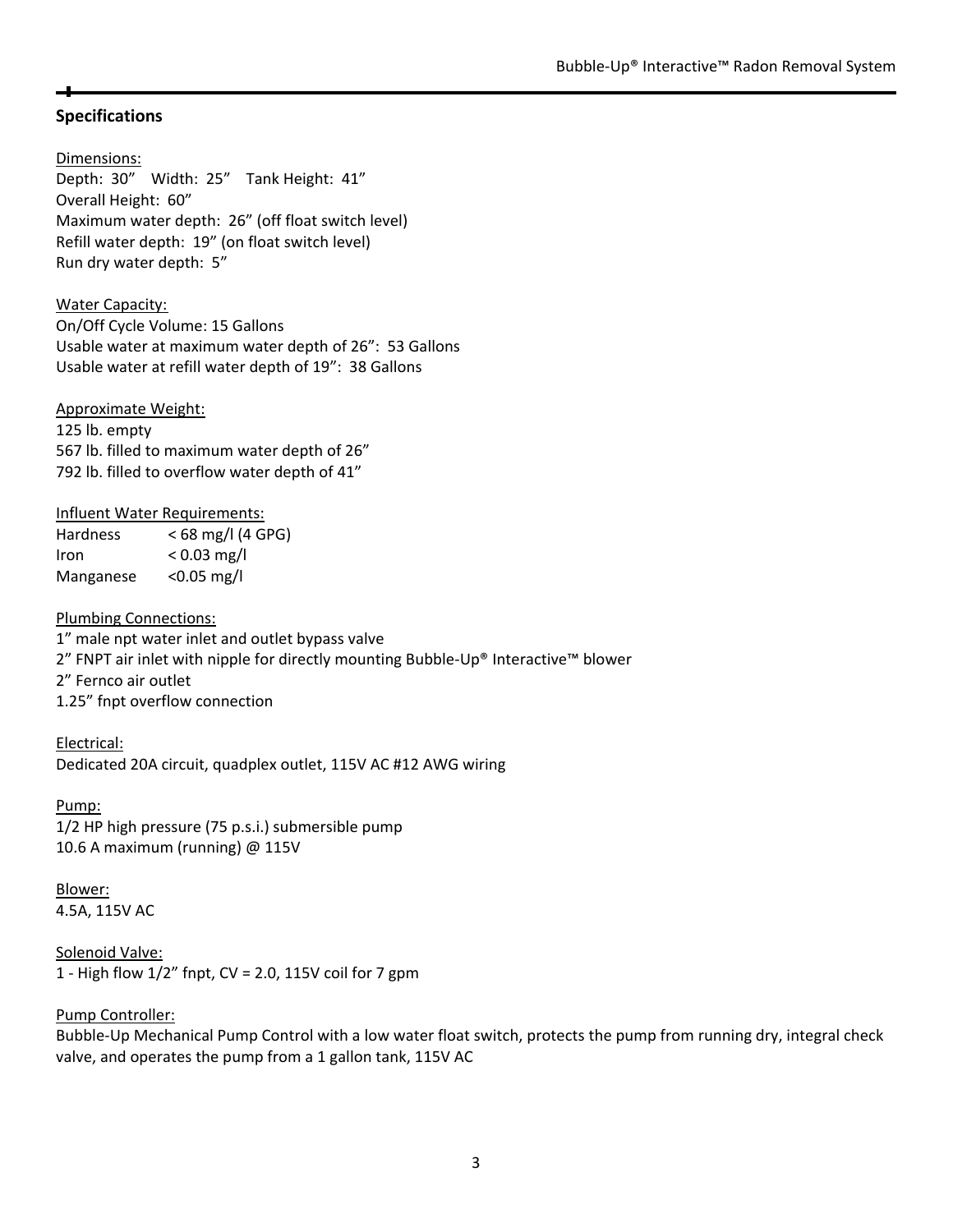#### Radon Removal Efficiency:

土

| <b>MODEL</b> |                                     | <b>GPM</b> | <b>EFFICIENCY</b> |
|--------------|-------------------------------------|------------|-------------------|
|              | Bubble-Up® Interactive™ ½" Solenoid |            | 99%               |
|              | Bubble-Up® Interactive™ ¾" Solenoid | 14         | 98%               |
|              | Custom                              |            |                   |

#### **Inlet Flow and Pressure Specifications**



**Figure 1 ‐ Bubble‐Up® Interactive™ Inlet Pressure vs. Flow**

#### **Outlet Flow and Pressure Specifications**



**Figure 2 ‐ Bubble‐Up® Interactive™ Outlet Flow vs. Pressure 7 GPM**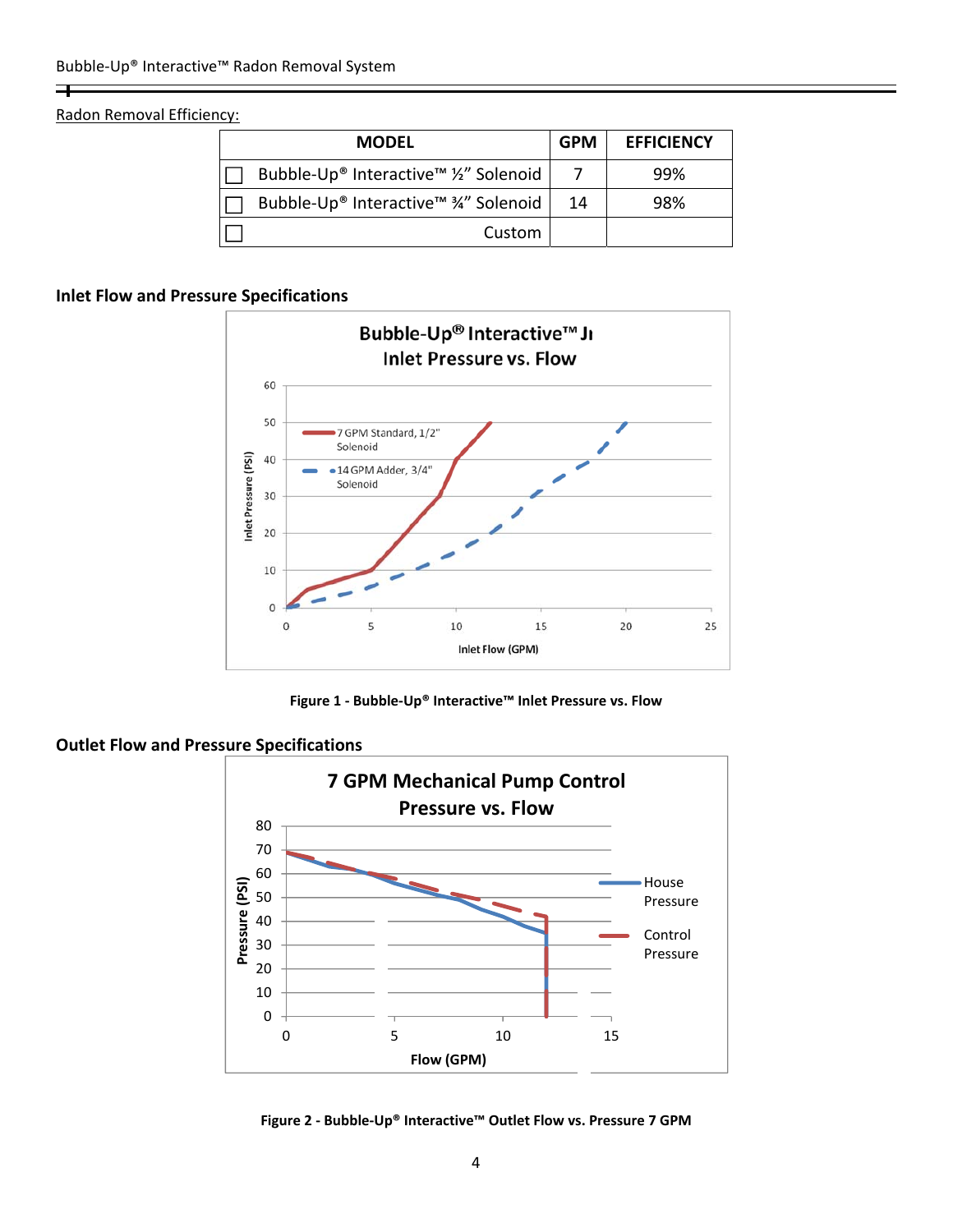



**Figure 4 – Radon Removal vs. Flow 99% Removal at 7 GPM**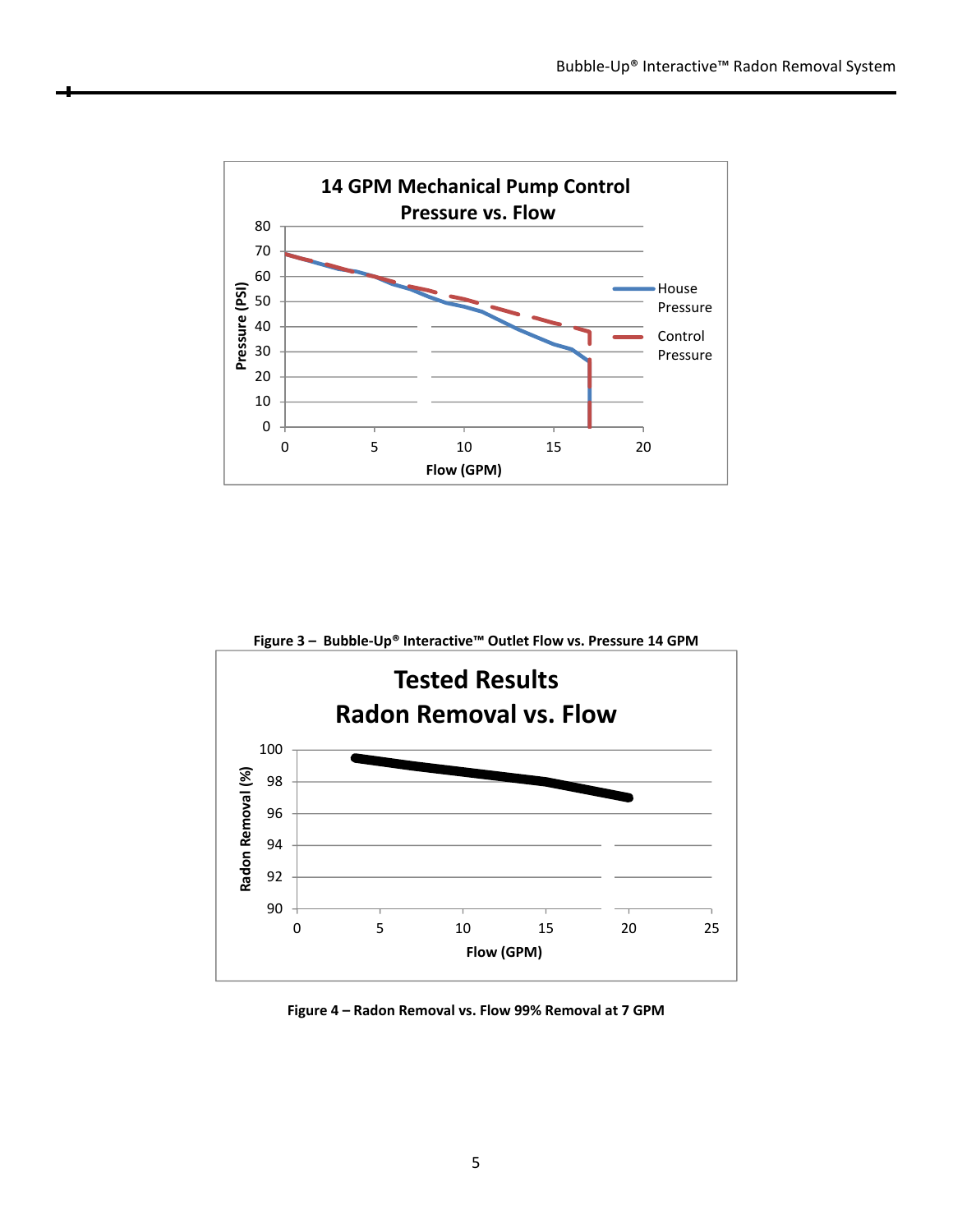#### **Controls and Indicators**

#### **Bypass valve**

 $\overline{\phantom{a}}$ 

This valve can be used to divert the water flow if a problem develops with the Bubble-Up® Interactive™ unit. This valve has two red handles, and is located near the back of the unit. See Figure 7. The valve has two positions:

- Service ‐ This is the normal operating position. When the two valve handles are in line with water flow, the unit can remove radon from the incoming water.
- Bypass ‐ When the two valve handles are perpendicular to water flow, the incoming water "bypasses" the Bubble-Up® Interactive™ unit. Use this position only if there is a problem with the unit.

**Caution!** When the bypass valves are set to the Bypass position, the Bubble‐Up® Interactive™ unit cannot provide any protection against radon in the water.

#### **Meter Control**

For instructions regarding the meter control refer to the Bubble‐Up Meter Control manual in the appendix and online at www.represcott.com

#### **Mechanical Pump Control**

For instructions regarding the mechanical pump control refer to the Bubble‐Up Mechanical Pump Control Assembly Owner's Manual in the appendix and online at www.represcott.com.

#### **Water Alarm Valve**

The water alarm valve control is designed to identify leaking problems in the Bubble‐Up® Interactive™. It is designed to monitor radon vent obstruction, high water and fitting leaks. It does this by incorporating a water alarm valve float switch, water alarm floor sensor and water alarm tank top terminal block sensor to signal the water alarm valve control which operates the motorized water alarm ball valve. See Figures 13 and 14.

**Important Feature:** The water alarm valve can also be used to create any number of remote leak detection points by connecting extra leads to the leads of the terminal block.

Users Guide:

- Please choose the correct mode on the mode switch shown in the picture according to the application. In the case of the Bubble‐Up® Interactive™, the switch should be in the normal water position. See figure 5
- The buzzer will beep if there is a radon vent pipe obstruction, high water alarm or detected water leak, and at the same time a signal will be sent to the external motorized ball valve. This signal will cause the ball valve to close and cut off the water supply immediately.
- To reset the motorized ball valve to its original open position, hold the reset button for three seconds.
- A yellow light accompanied by the buzzer means that the battery is low. If this occurs replace the battery as soon as possible to avoid any overflows during a power outage.

**Important information about the Water Alarm Valve:** The alarm on this control will go off if there is water inside of the control. If this occurs, fully dry the inside of the control before returning it to service.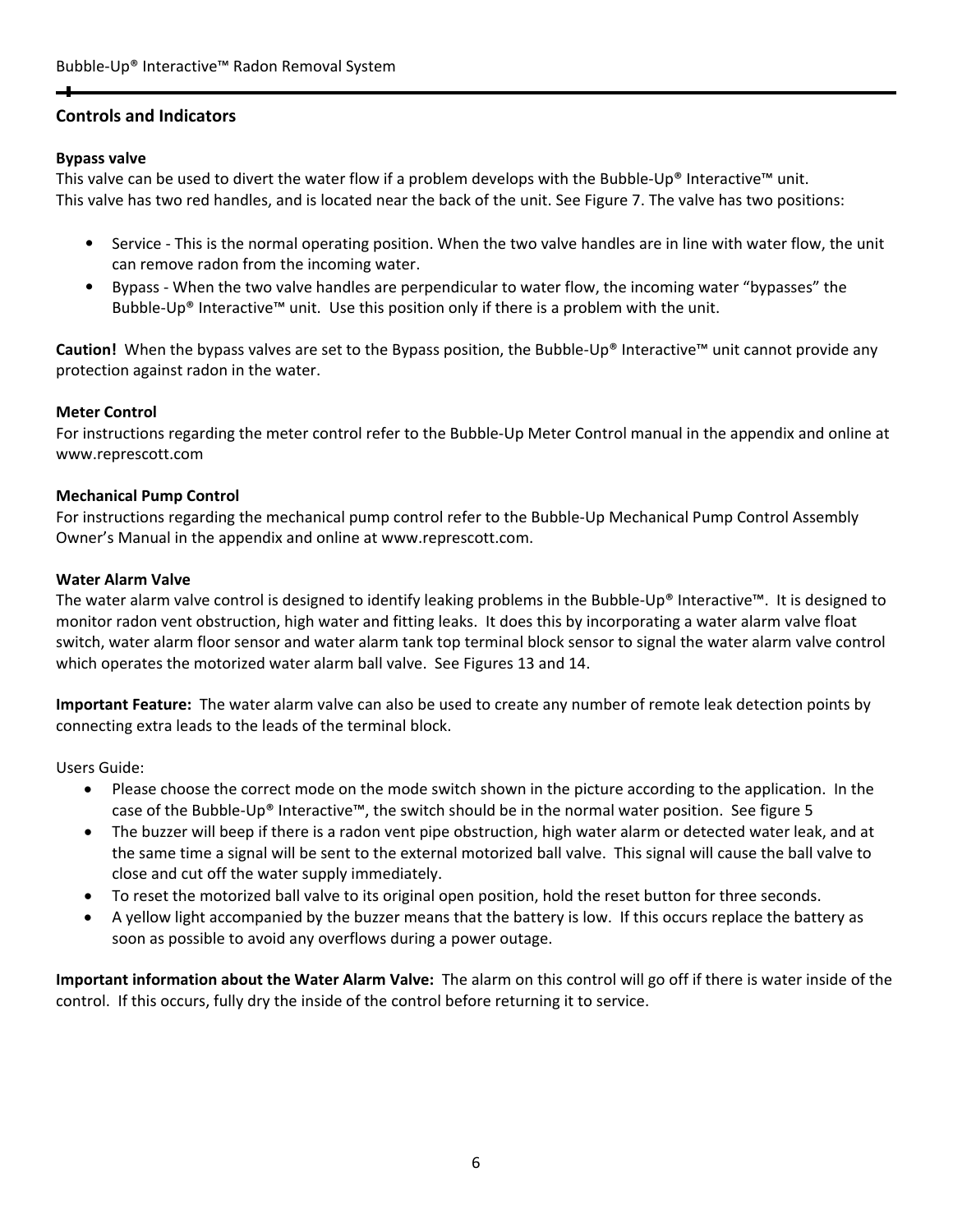

**Figure 5 – Water Alarm Valve**

#### **Installation**

- 1. Be sure the float switches are not tangled around the pump by removing the 2" vent fitting and visually inspecting the float.
- 2. The Bubble‐Up® Interactive™ comes with a standard 2.1 gallon water expansion tank. Plumb this expansion tank near the outlet of the Bubble‐Up® Interactive™.

**Note:** This expansion tank can be used for a certain amount of water heater thermal expansion. If you have a tank type water heater, check manufacturer's requirements for sizing thermal expansion tank.

**Radon Testing Note:** It is important to install a new sample valve or boiler drain in new piping so that the radon testing is not influenced by old piping.

- 3. Set the main tank of the Bubble‐Up® Interactive™ in the desired location that can hold the weight of the Bubble‐ Up® Interactive™ shown in the Specification Section on page 2. Choose a flat, level surface with ample set‐up space.
- 4. In case of a malfunction, the unit could overflow. The Bubble‐Up® Interactive™ is fitted with an overflow pipe. (The overflow pipe is mounted near the rear of the unit. See Figure 7) Take this into account when positioning the unit. It is best if the unit can be positioned near a drain or sump pit with a sump pump.
- 5. Depress the high water alarm float so it is flush with the rubber cord seal. (Figure 6)
- 6. Set water alarm sensor on floor and wire to terminal block, one wire on the black connection and one wire on the red connection.

**Important note about overflow:** The Bubble‐Up® Interactive™ incorporates a high water alarm float switch in the cord seal, a water alarm tank top terminal block sensor and a water alarm floor sensor. The control will operate the water alarm valve and shut off incoming water when there is an obstruction in the radon exhaust pipe, water around the floor sensor or tank to terminal block sensor, a faulty float switch assembly, tangled float switch assembly, or if the solenoid valve is stuck open. This water alarm valve has a battery backup and will function during a power outage. However, additional overflow precautions should be taken such as connecting the overflow to a proper drain.

**Caution!** Normally, the output from the pump is at a pressure of 70 PSI. This should not create a problem in an installation where the existing plumbing is in good condition. However, in an installation where the existing plumbing cannot withstand the operating pressure of the Bubble‐Up® Interactive™, the output from the pump may produce a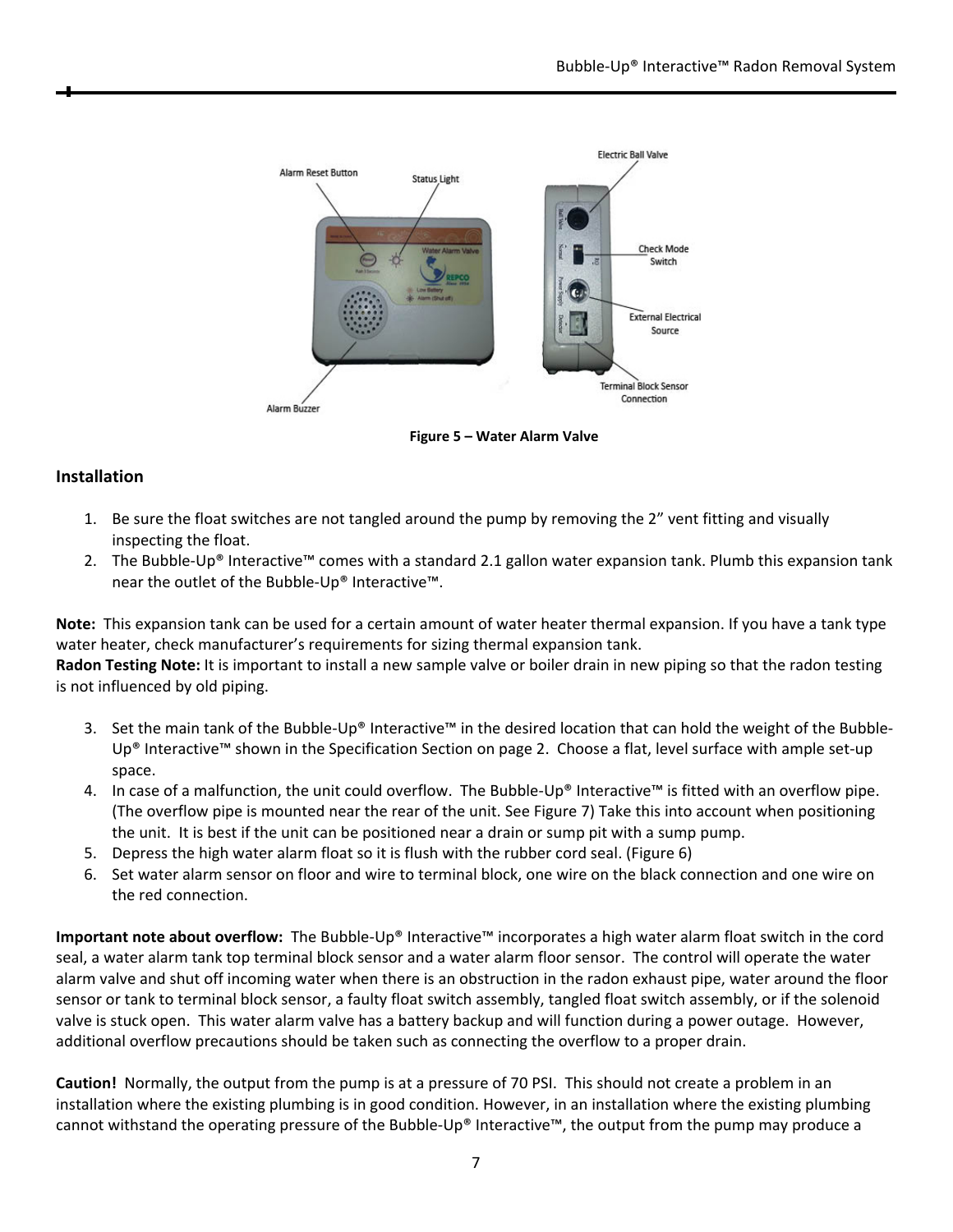ᆠ

stress on the plumbing and cause leaks. In this kind of situation, a pressure regulator should be installed on the outlet side of the unit and drawdown tank.

- 7. The Bubble-Up® Interactive™ requires a quadplex outlet wired to a dedicated 20A circuit. Use a 20 amp duplex GFCI receptacle for the yellow float switch cord for UL (See Figure 8). This circuit should use #12 AWG wiring.
- 8. Install the 2.1 gallon water expansion tank on the outlet side of the unit. See Figure 11. This tank is included to prevent the pump from starting and stopping quickly ("short cycling") when there are short‐term demands for small amounts of water.
- 9. Install a pre-filter on the inlet side to protect the solenoid from sediment clogging. See Figure 11. The pre-filter should be a sediment‐type filter with a 5 micron rating. Do not use a carbon‐type filter.
- 10. Attach the red handled bypass valve.
- 11. The bypass valve is included so that the unit can be taken out of service easily without interrupting the water supply. Plumb the inlet line and outlet line so that the water can continue the water demand if the bypass valve is set to the bypass position.
- 12. Pour one ounce of bleach into the blower attachment nipple to disinfect the unit. See Figure 6 for location of blower attachment nipple.
- 13. Firmly slip the blower onto the blower attachment nipple and tighten clamp to secure blower to nipple.

**Caution!** Do not use PVC pipe cement on this connection.

**Note:** If blower inlet is connected to draw air from an outdoor source, make sure that no moisture can get into a blower motor. If an outdoor source is desired, a dryer vent kit can be modified by removing the flap check and replacing it with a screen. Be sure to install the kit as directed and run the hose down to the floor in the area of the Bubble-Up® Interactive.

- 14. Plug in the following cords. Refer to figures 6, 7, & 8.
	- Plug blower cord into duplex outlet.
	- Plug solenoid cord into duplex outlet.
	- Plug fill piggy‐back float switch cord into yellow float switch cord
	- Plug duplex outlet cord into fill piggy‐back float switch cord
- 15. Plug yellow float switch cord, meter control cord, and water alarm valve cord into dedicated 20 amp quadplex outlet. See Figure 8.

**Important note:** Do not plug in pump control cord until Bubble‐Up® Interactive™ tank is filled to normal operating water depth.

16. Run the vent line outdoors using 2" PVC piping. Try to make this line as short and direct as possible\*. Make all of the pipe connections air tight using proper PVC pipe cement.

**Important note about vent line piping:** Use ¼" per foot pitch towards the Bubble‐Up® Interactive™.

**\*Caution!** Do not install a vent outlet line which is longer than 50', and includes more than five elbows. This can create excessive backpressure and interfere with the operation of the unit. On longer runs, use larger pipe. Call the factory for details on specific applications. If this is done the blower unit of the Bubble‐Up® Interactive™ can create pressure within the main tank. This can cause water from the main tank to be forced up through the overflow pipe and spill onto the water sensor terminal block thus activating the water alarm valve, shutting down the unit. This can also occur if the vent outlet line is plugged.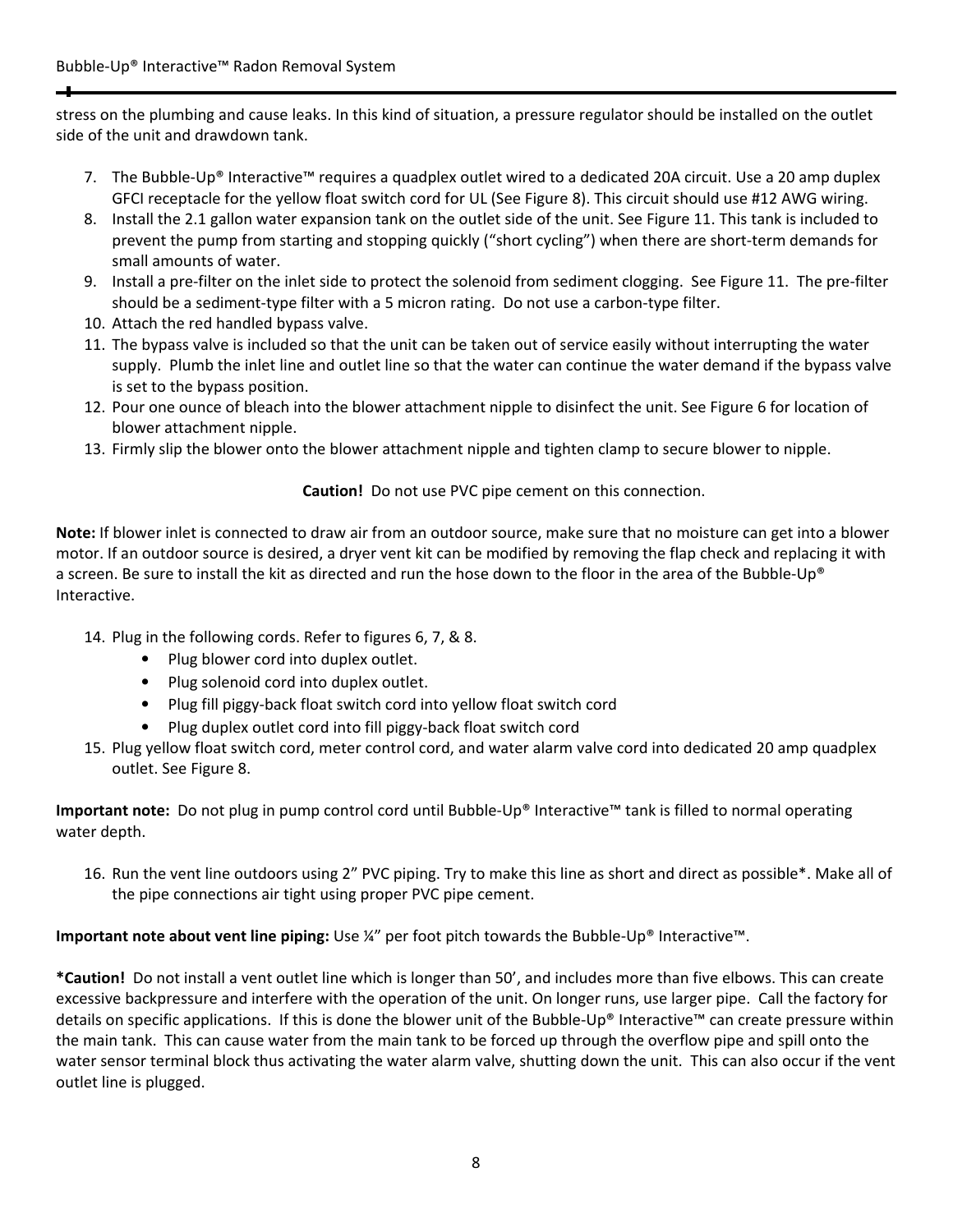**Caution!** Do not install the vent opening at a location where the vent gasses could be blown back into an occupied space.

**Important information about venting:** Since the Bubble‐Up® Interactive™ unit removes radon in the water; the unit must be vented carefully. Common practice is to run the vent up past the roof line of the building. An elevated vent opening provides the best way of dissipating the radon gas. Protocols recommend extending the vent opening 2' above the highest opening in the building, and at least 10' away from the nearest opening. It is recommended to protect the vent opening with a vent screen. A single free hard (printed) copy of the ASTM E‐2121 standard (Recommended Residential Radon Mitigation Standard of Practice) is available from EPA's National Service Center for Environmental Publications (NSCEP). You can order a copy by phone at 1‐800‐490‐9198, via E‐mail nscep@bps‐lmit.com, or via the internet at www.epa.gov/nscep/ordering.htm Please use the EPA document number (402‐K‐03‐007) when ordering E‐ 2121. EPA reprints E‐2121 under agreement with ASTM International.

- 17. Plumb the mechanical pump control and plug pump cord into low water piggy‐back float cord. Plug the low water piggy-back float cord into the female cord of pump control. See Figure 7.
- 18. Check all plumbing fittings to be sure all fittings are water tight.
- 19. The water alarm valve control is wired to the power supply, motorized ball valve, and water sensor terminal block.
- 20. Install 9V battery backup into water alarm control.
- 21. Terminal block wires are connected to high water alarm valve control, water alarm float switch and water alarm floor sensor. These wires are twisted together and connected to terminal block.

**Note:** Water Sensor Terminal Block Connection: Connect the water alarm float wire (figure 6), water alarm control, and water alarm sensor wires to the terminal block (The terminal block is located next to the air vent figure 7). Connect one wire to the black connection of the terminal block and the other wire to the red connection of the terminal block. It is very important that this is a good connection.



**Figure 6 ‐ Installation Points**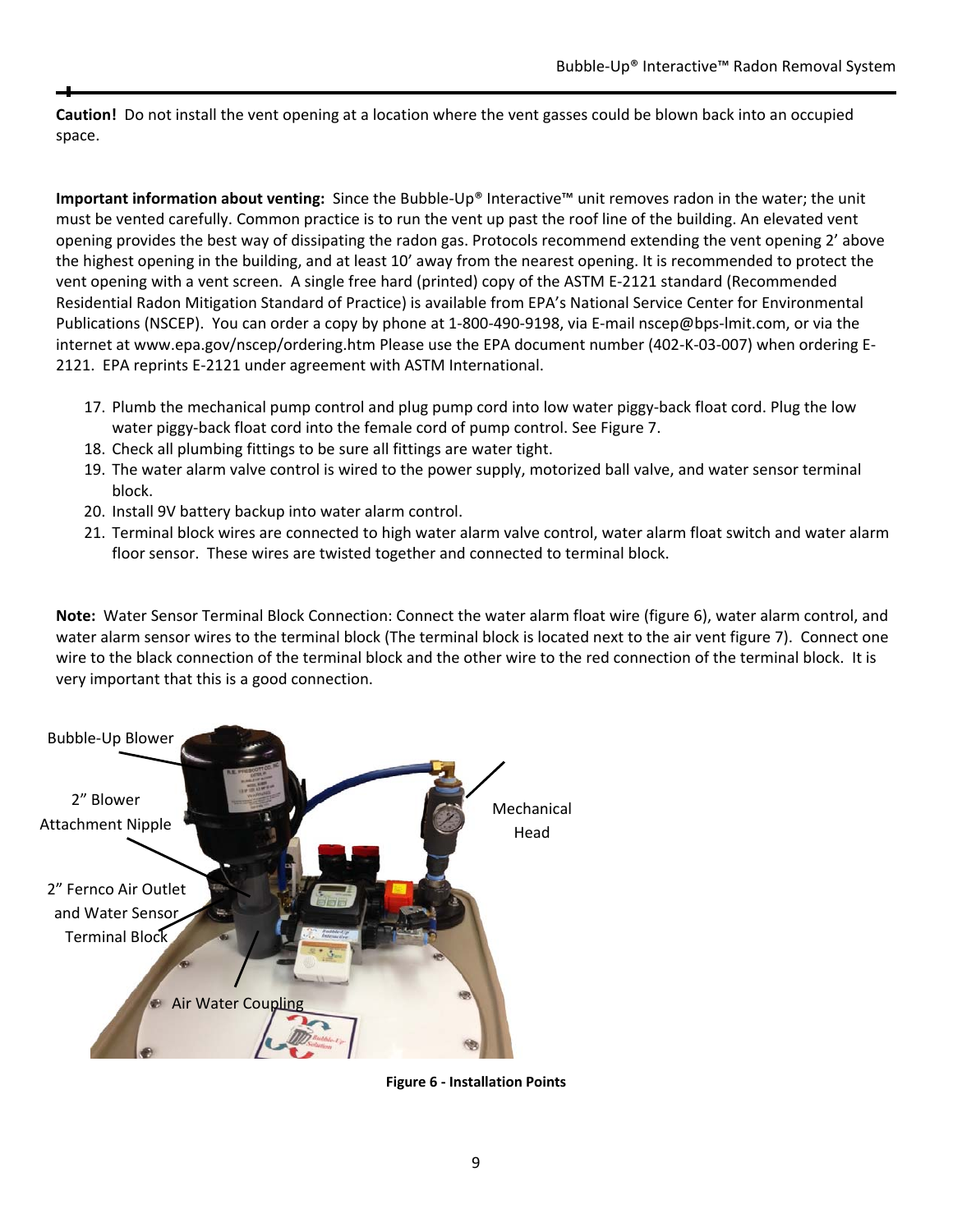

**Figure 8 ‐ Power Cords**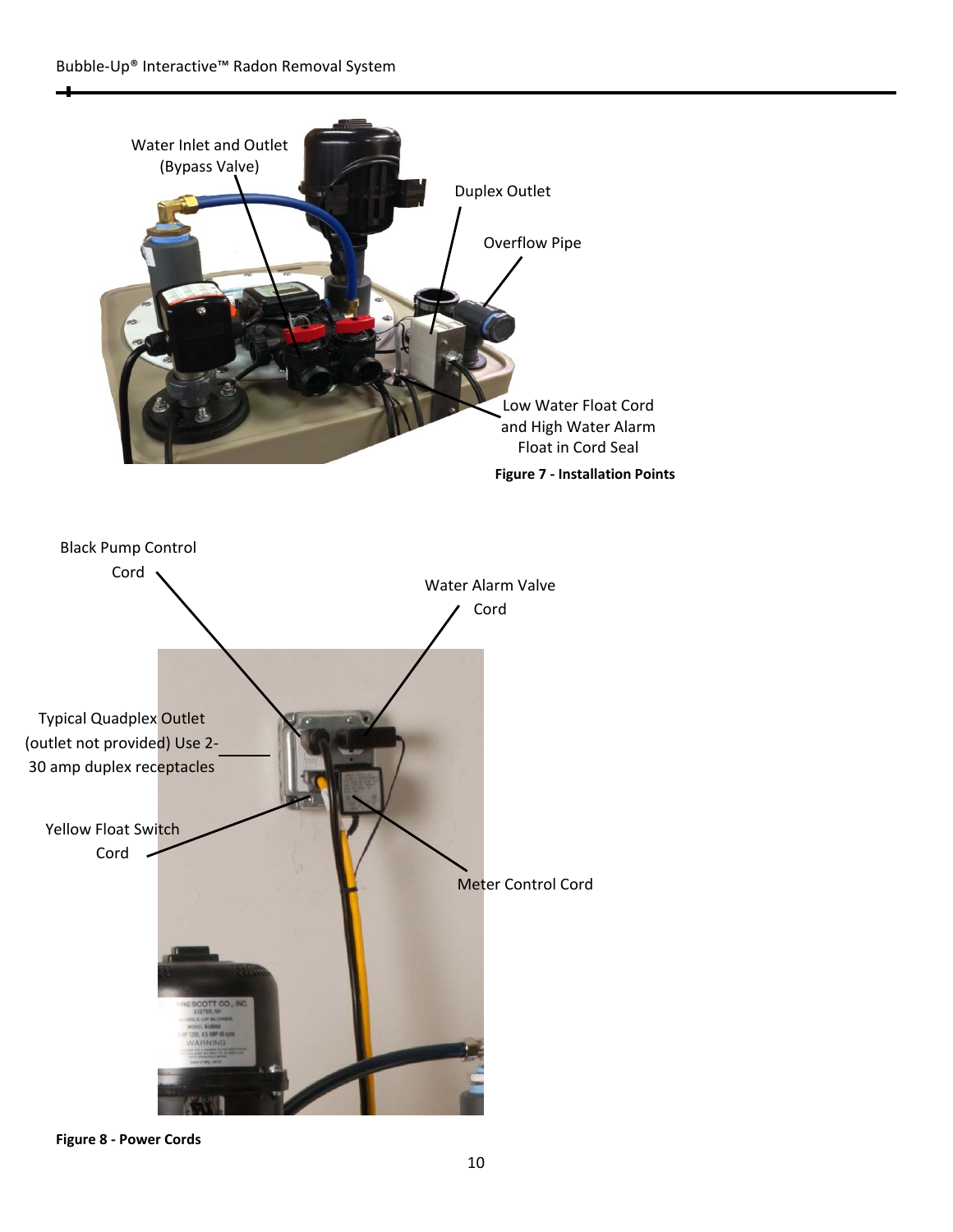#### **Start Up Procedure**

- 1. Set the red handles on the bypass valve to the Service position.
- 2. Before plugging in the Bubble-Up® Interactive™, identify the plug-in cords. See Figure 8.
- 3. Plug in the meter control and water alarm valve control power cords.
- 4. Push reset button on water alarm valve control for 3 seconds to open the motorized ball valve.
- 5. Plug in the yellow cord first. The blower should start, and the solenoid valve should open to begin filling the tank.
- 6. As the water level in the tank rises, the fill float switch will tilt up. This will stop the blower and close the solenoid valve.
- 7. Once the tank is full, plug in the black pump control cord to start the pump.
- 8. If the pump does not start delivering water to the house, it may be necessary to prime the pump. (Normally you will only have to do this once, when the unit is first installed.) The pump is suspended by a pipe underneath the pump control. Unscrew the union and move the pump control off to the side. You may need to siphon or vacuum the water up this pipe to remove the air from the pump and prime it.
- 9. Once the air has been removed from the pump, replace the pump control and tighten the union. Plug in the pump. If the pump does not start delivering water to the house, repeat the priming sequence.
- 10. After the unit is operating, run a radon test of the raw water and the filtered water to ensure that the unit is reducing radon levels in the water.

**Radon Testing Note:** It is important to install a new sample valve or boiler drain in new piping so that the radon testing is not influenced by old piping.

11. Perform the six‐month maintenance procedure, and fill out the Start‐Up Data page at the end of this manual.

#### **Operating Instructions**

Once the Bubble-Up® Interactive™ has been installed, it should operate with very little attention.

#### **Normal Operation**

#### **Main Unit**

The unit should not need any operator attention. When water is used in the house, the 2.1 gallon water expansion tank delivers water demand. When the pressure drops to the set pressure, the mechanical pump control starts the Bubble‐ Up® Interactive™ pump to deliver water to the home and refill the 2.1 gallon water expansion tank. When the mechanical pump control senses normal household pressure, the mechanical pump control shuts the Bubble‐Up® Interactive™ pump off. As the water level falls in the Bubble‐Up® Interactive™ main tank, the float switch powers the blower and solenoid to fill the Bubble‐Up® Interactive™ tank with treated water.

#### **Low Water Cut‐Out Float Switch**

The pump will automatically stop when there is low water in the Bubble‐Up tank. The pump will automatically restart when water is replenished.

#### **Water Alarm Valve**

The water alarm valve is in place for protection against leaking or overflowing and will not operate unless one of these things happens. Once the water alarm valve control, overflow alarm float, floor sensor or terminal block senses a problem in the system the water alarm valve control activates the motorized ball valve and shuts off the incoming water. The water alarm valve control will also sound an alarm to identify that there is a problem.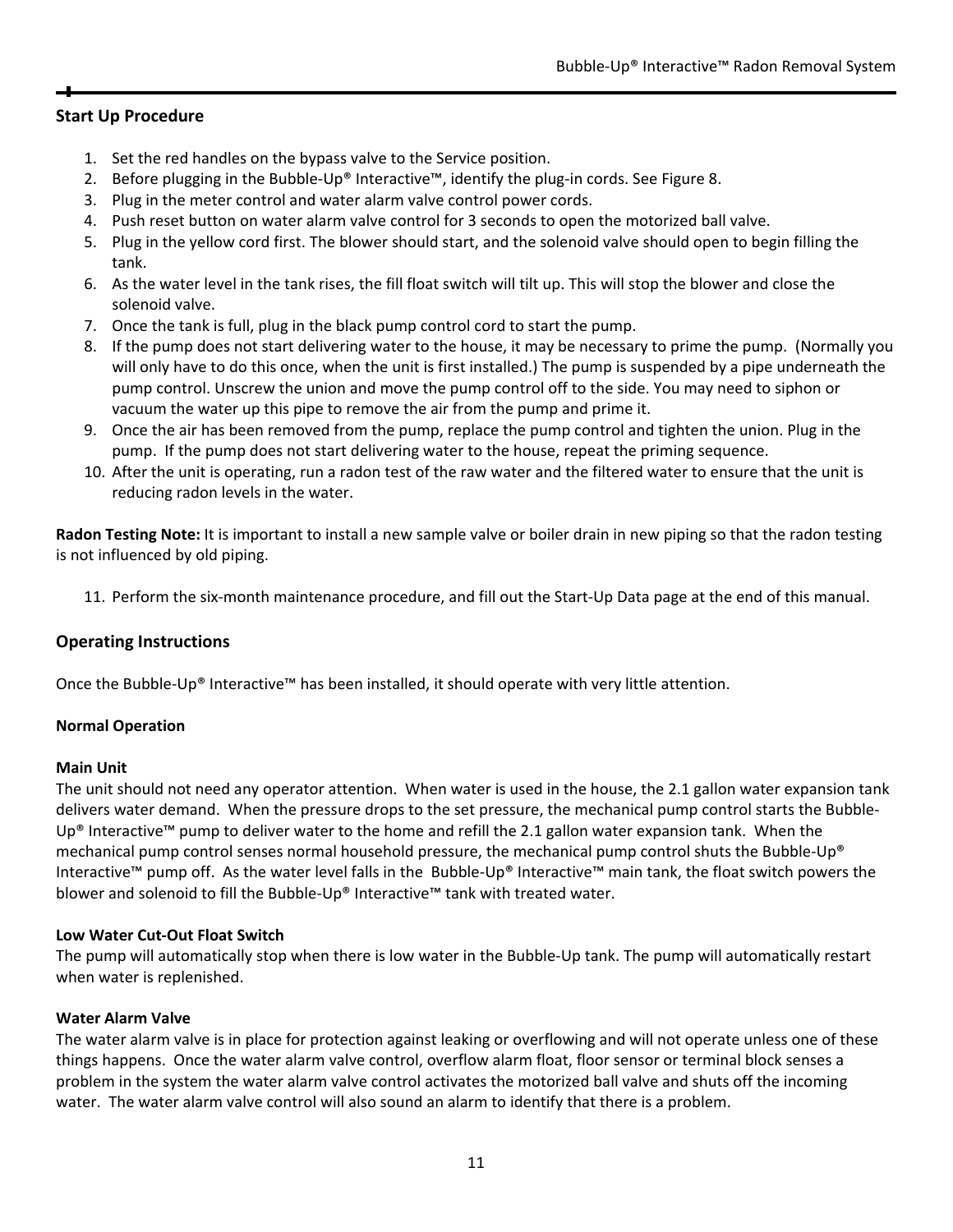#### **Bypassing the Unit**

 $\overline{\phantom{a}}$ 

If a problem develops, the Bubble‐Up® Interactive™ unit can be taken out of the water supply system with the bypass valve. The rest of the water system will operate normally, but the Bubble-Up® Interactive™ will not be able to provide any protection against radon in the water.

**Caution!** Do not continue to operate the water supply system this way for a long time. Correct the problem with the Bubble‐Up® Interactive™ and return it to service as quickly as possible.

#### **Maintenance**

#### **Every six months:**

- Check the operation of the float, pump control, solenoid valve, and the blower by turning on a water tap and allowing it to run. At first, the water will be supplied by the 2.1 gallon water expansion tank, and then the pump should turn on. A few minutes later, you should hear the blower start and the solenoid valve should open. (The unit cannot remove radon unless the blower is working.)
- Check the incoming flow rate on the meter control. Typical well pump fill rates are between 4 and 7 GPM. Higher flow rate systems are available.
- Shut off the water tap. The tank in the Bubble‐Up® Interactive™ unit should fill in less than two minutes.
- Check the outlet of the vent line to ensure that it is not blocked.
- Check that the motorized ball valve is operating correctly by crossing the leads of the terminal block or raising the high water float, or wetting the floor sensor. This should activate the motorized ball valve and shut off all incoming water. Hold the RESET button on the front of the water alarm valve control for three seconds to return the motorized ball valve to its open position after each test.
- Disinfect the unit as needed. (Pour one ounce of bleach into the blower attachment nipple.)
- Replace 9‐volt battery in Water Alarm Valve Control

#### **Every year:**

We recommend that you have your Bubble-Up® Interactive™ unit checked once a year by a qualified installer. The yearly checkup may include these steps:

- Run raw water and filtered water radon tests.
- Replace the cartridge in the pre‐filter and disinfect.
- Clean the main Bubble-Up® Interactive™ tank as described below.
- Disinfect the unit as needed. (Pour one ounce of bleach into the pre-filter cartridge housing.)
- Clean and rebuild solenoid valve. 1/2" Rebuild Kit PN: BUB019C or 3/4" Rebuild Kit PN: BUB020C
- Check the operation of both float switches, low water and fill.

#### **Every five years:**

Replace both float switches, low water float and fill float.

#### **Cleaning the tank:**

- 1. Unplug all power cords to the unit except the pump controller.
- 2. Run a water faucet until main storage tank is empty.
- 3. Unplug the pump controller.
- 4. Set the bypass valve to the Bypass position.
- 5. Remove the blower and set it to one side.
- 6. Run a 3/8" OD tube down the center of the air-water coupler about 3 feet and vacuum or siphon out the water in the bubbling chamber.
- 7. Undo the water inlet line at the point where it meets the air‐water coupling below the blower. See Figure 6.
- 8. Remove the manifold by disconnecting it from the bypass valve and removing the mounting screw located behind the meter control.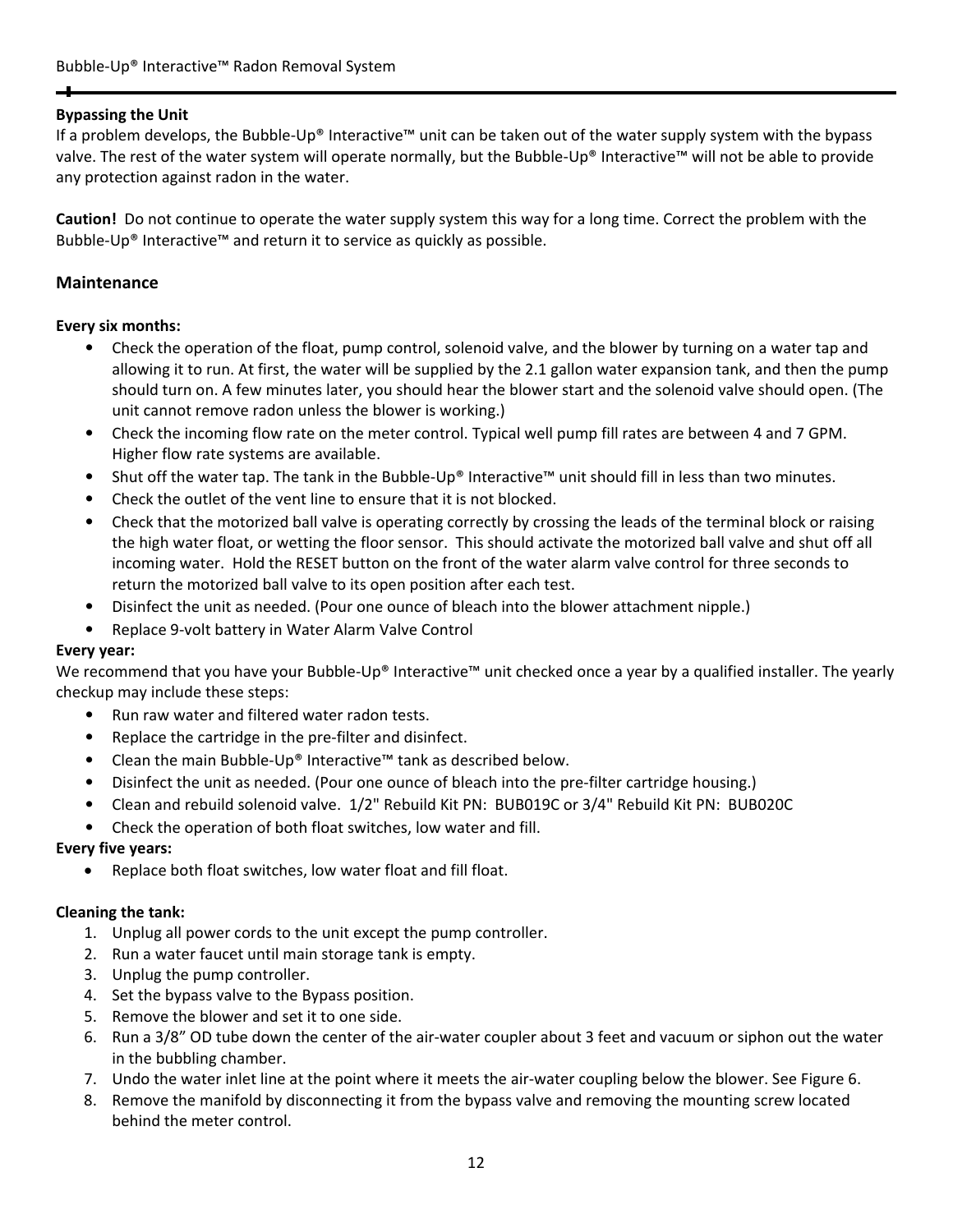- 9. Undo the 16 screws around the large circular top cover. Carefully remove the cover, with the attached internal tank. Now you can clean the inside of the tank.
- 10. Pump or siphon the water out of the tank.
- 11. Vacuum out any remaining water with a wet/dry vacuum.
- 12. Wash down the inside of the tank. This may require some scrubbing. If a layer of minerals has collected at the bottom of the tank, remove this layer. If the mineral layer includes a rusty material, you may have to use a reducing chemical to dissolve and neutralize the rust.
- 13. As a final step, sanitize the inside of the tank using a dilute solution of chlorine bleach. Rinse, then vacuum out any remaining water.
- 14. Re-install the circular top cover with the internal tank and air-water coupling. Check the gasket to make sure it is properly sealed. Replace the gasket if necessary.
- 15. Reconnect the water supply line to the air-water coupling below the blower.
- 16. Disinfect the unit. (Pour one ounce of bleach into the blower attachment nipple.)
- 17. Install the blower. Firmly slip the blower onto the blower attachment nipple and tighten clamp.
- 18. Set the bypass valve to the Service position
- 19. Restart the unit. Follow the instructions in the "Startup Procedure."
- 20. Check all seals to ensure they are air or water tight.

#### **Removing the Pump and Low‐Water Float:**

- 1. Unplug both power cords to the unit. Set the bypass valve to the Bypass position.
- 2. Remove piping on top of mechanical pump control and unscrew 1" union located under the mechanical pump control.
- 3. Unplug and remove the pump control.
- 4. Unplug the piggy back float switch cord from the duplex outlet box on the Bubble‐Up® Interactive™.
- 5. Loosen the 4 nuts on the pump access seal. See Figure 6. Do not remove the top nuts so that the bolts do not fall into Bubble‐Up® Interactive™ main water tank. Note that the direction of the float switch cord is towards the air‐water coupling so that it can be re‐installed in the same position.
- 6. Lift the pump access seal off of the main water tank. This may require prying with a flat screwdriver or two.
- 7. Lift and pull out fill float switch and then pump from the main water tank. See Figure 10.
- 8. Retrieve low‐water float and high water alarm float through the pump access hole.

#### **Troubleshooting for Bubble‐Up Mechanical Pump Controller**

#### **Low‐Water Pump Cut‐out**

A low water float switch is used to turn off the pump to protect it from running dry. The pump will automatically restart when water level returns to normal. If the water alarm valve or solenoid is stuck closed, incoming water will not be allowed to enter the Bubble‐Up® Interactive™ main tank. This will cause the tank to empty and the low water float to turn off the pump to protect it from running dry. If the well pump fails there will be no water entering the main tank of the Bubble-Up® Interactive™ also causing the low water float to turn off the pump to protect it from running dry.

#### **No Water from the Bubble Up (no alarm is sounding)**

Cause: Low water float switch shut off Bubble‐Up® pump.

Example: The Bubble Up Interactive includes a low water floatswitch to stop the Bubble‐Up® pump from delivering water flow to the house when the water level in the Bubble Up tank is too low. This protects the pump from running dry. This float switch will automatically restart the Bubble Up pump once water level rises to normal levels.

This situation can be caused by simply using more water out of the Bubble-Up® than what is coming in. Compare water outlet flow with "current flow" meter control reading on the Bubble-Up® while filling.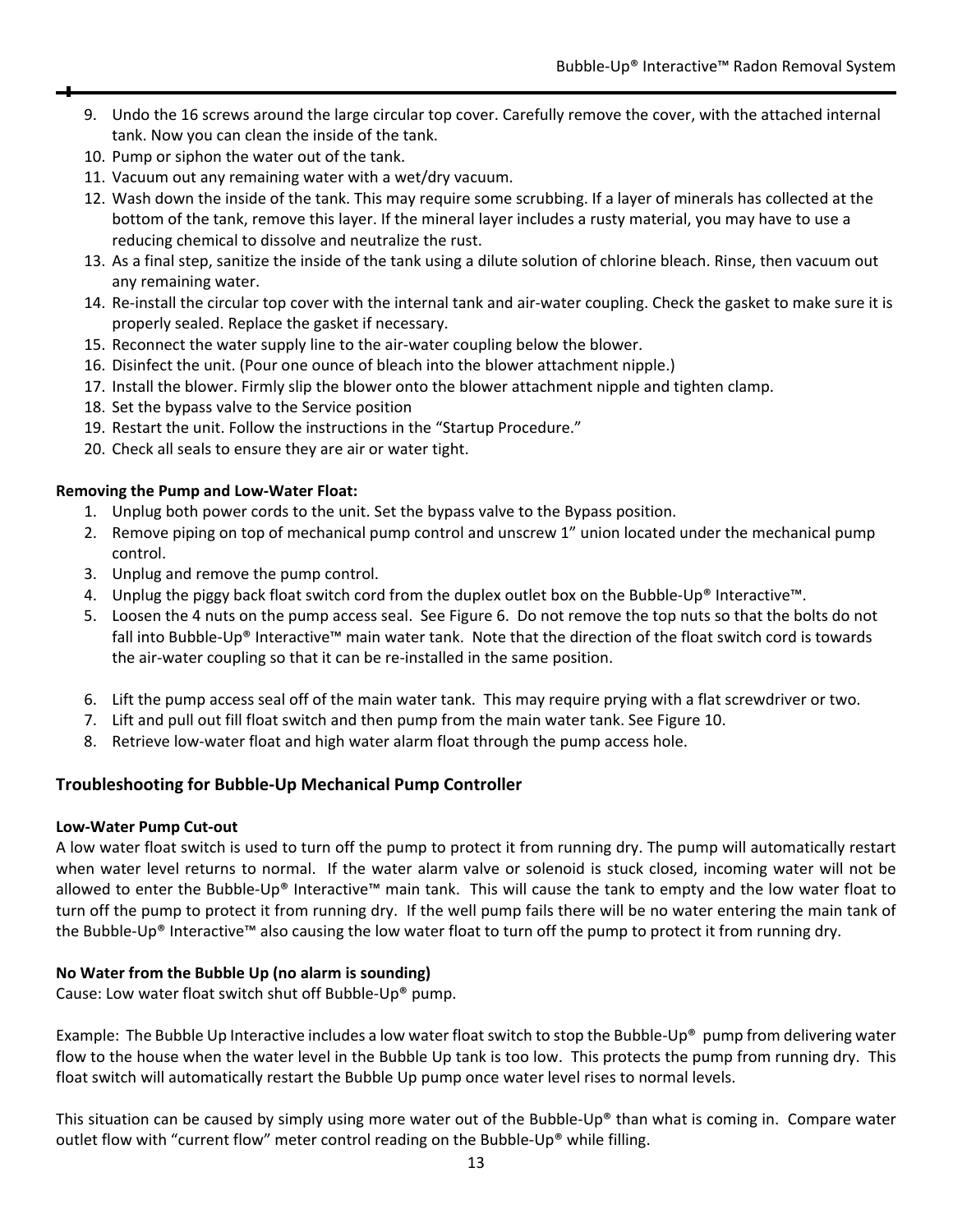A few inlet flow problems are; low yield well, well pump failure, clogged plumbing or water filtration restricting water flow filling the Bubble‐Up®.

#### **No water from the Bubble Up (alarm is sounding)**

Cause: Water Alarm Valve shut water off to Bubble‐Up®.

Example: The Bubble‐Up® Interactive includes a water alarm valve which sounds an alarm and stops water filling the Bubble Up when a leak or overflow condition is detected. Once water stops filling the Bubble-Up®, continued water use will cause the low water float switch to stop the Bubble Up pump from delivering water flow to the house.

Examples: The alarm conditions to cause the water alarm valve to close and stop water from entering the Bubble-Up® are; 1- water sensor box detecting water on the floor around Bubble-Up®, 2- water sensor terminal block detecting water on top of Bubble-Up® or 3- high water float switch senses high water in the main tank.

These conditions are caused by water detection due to high water levels, water leaks, condensation Etc.

Also if the air vent piping is restricted the Bubble-Up<sup>®</sup> blower cannot freely blow the air out of the Bubble-Up<sup>®</sup>. This will cause blower back pressure which will force water up the overflow pipe to be released through the breather vent, causing the sensors on the terminal block to detect an overflow of water. Vent piping back pressure can be caused by an obstruction, ice build‐up, water trapped in a reverse pitch, excess pipe fittings or pipe length.

#### **High‐Water Alarm**

ᆠ

A few things can cause the high‐water alarm valve control to sound:

- The leak detection terminal block or floor sensor is wet, repair leak and dry off the top of the Bubble-Up® Interactive™.
- Vent line is obstructed, forcing the water up the overflow and triggering the water sensor terminal block. Clear obstruction.
- High water alarm float is triggered due to overfilling the main tank of the Bubble‐Up® Interactive™. This can be caused by a failed or stuck solenoid, tangled float switch assembly, or a failed float switch assembly. Check to see that solenoid and float switch are working properly and replace if necessary.

#### **Replacement Parts**

The back of this manual shows the replacement parts on a Bubble‐Up® Interactive™. Many are shown in Figures 6 through 14. Figure 13 and 14 show the parts included in the Retrofit Kit. This kit is used to upgrade a Bubble‐Up® XP to a Bubble‐Up® Interactive™. See dealer for more information regarding this Retrofit Kit. Here are some points to keep in mind when replacing parts:

- Before removing any parts, shut off the water inlet to the Bubble-Up® Interactive™. Set the handles on the bypass valve to the bypass position.
- Always unplug all of the power cords before working on the unit.
- Notice that, inside each end of the blue water tubing there is a stainless steel insert and a plastic ferrule. This is an important part of the connection. You may need to replace this ferrule when you replace one of these connections.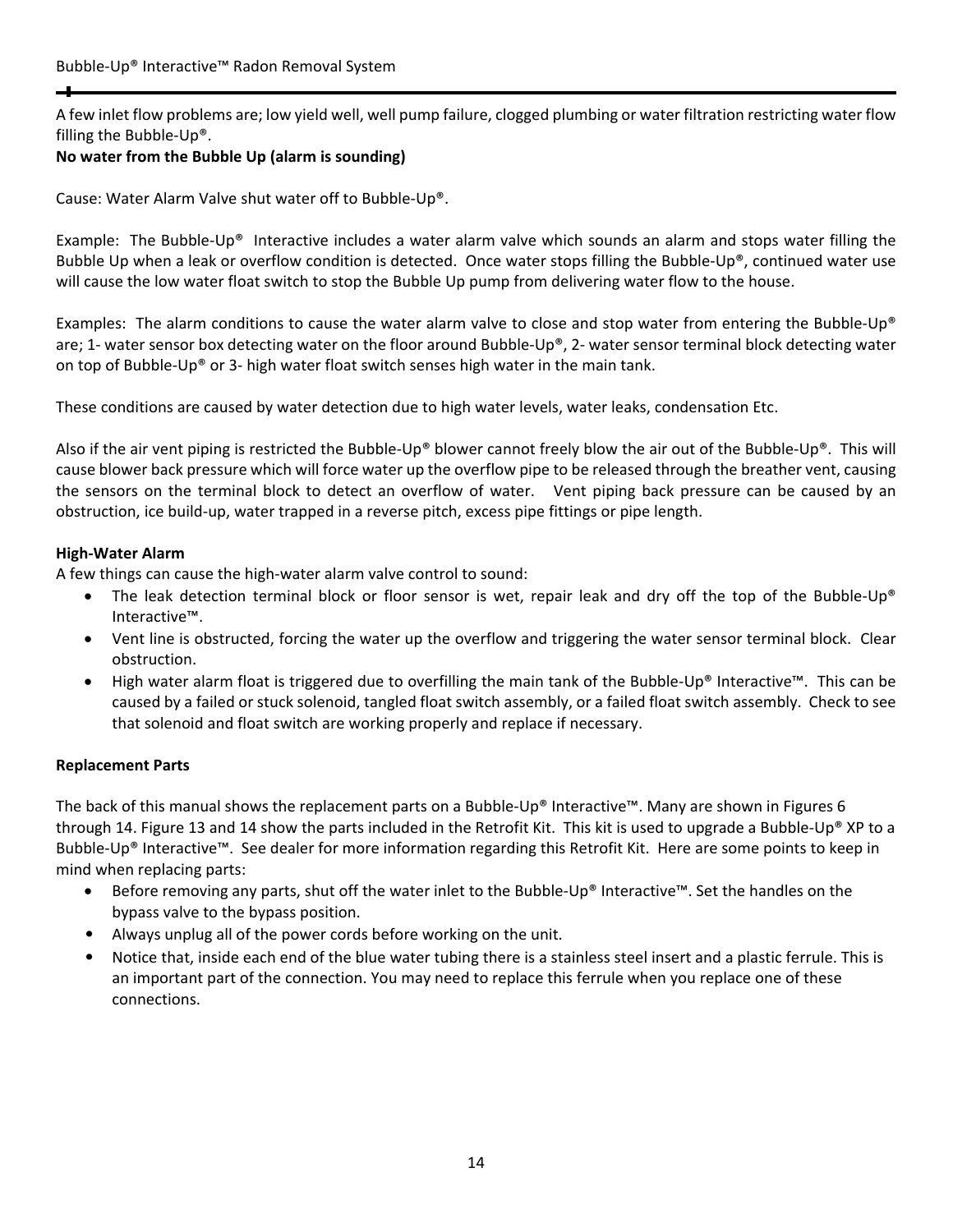

**Figure 9**



**Figure 10 ‐ Pump Assembly with Control**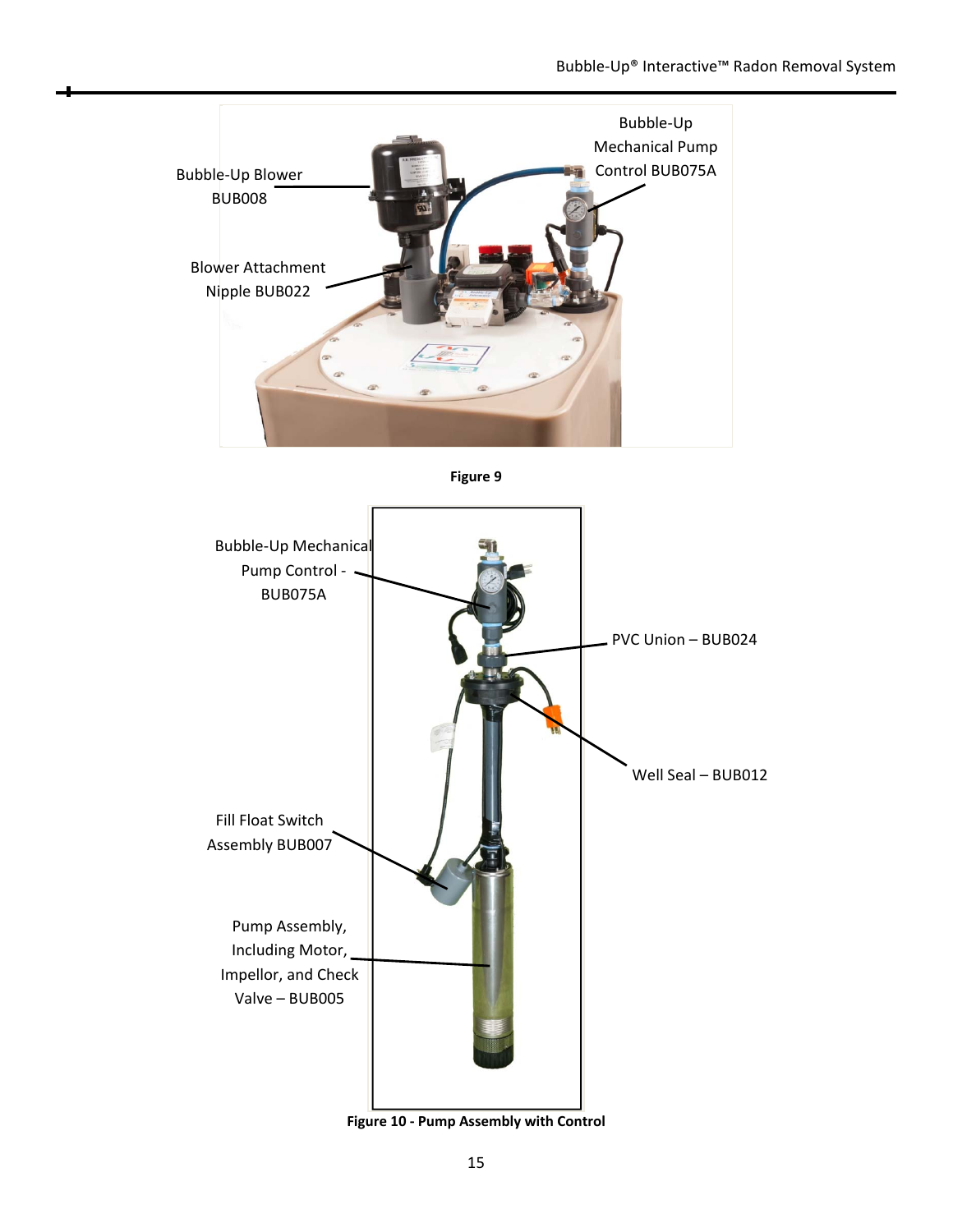$\overline{\phantom{0}}$ 





**Figure 12 – Bubble‐Up Mechanical Pump Control Assembly– BUB075A**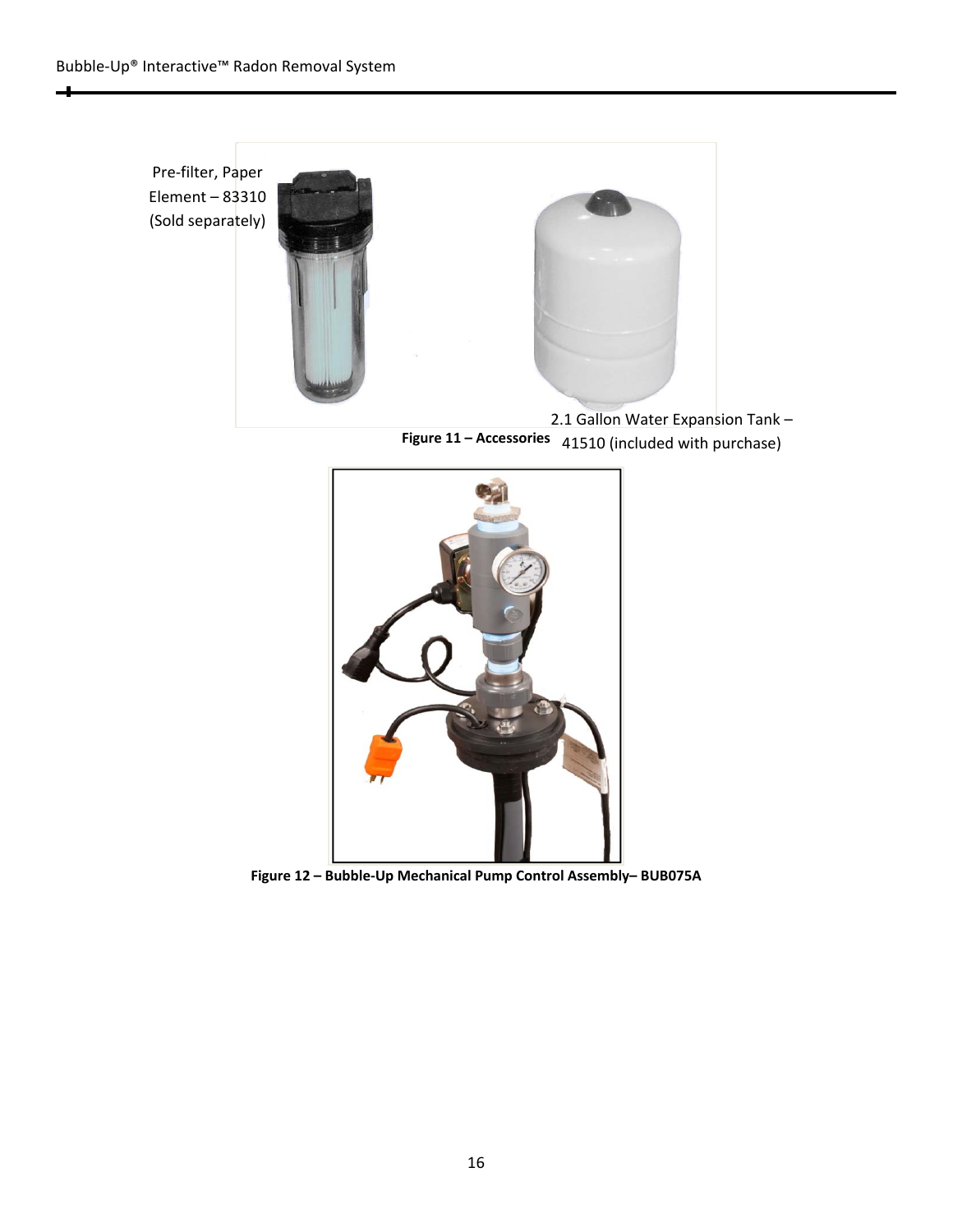### **Retrofit Kit**

 $\rightarrow$ 

A retrofit kit is available to convert an XP style Bubble‐Up to a Bubble‐Up Interactive. This kit includes all of the parts necessary for the conversion. Seen below are the parts included in the retrofit kit.



**Figure 13 – Interactive Components** Water Alarm Valve Control Auxiliary Water Alarm Sensor 9 volt Battery Water Alarm Power Supply Water Alarm Bracket Terminal Block and Screws Motorized Ball Valve and Solenoid Assembly (1/2" or 3/4")

17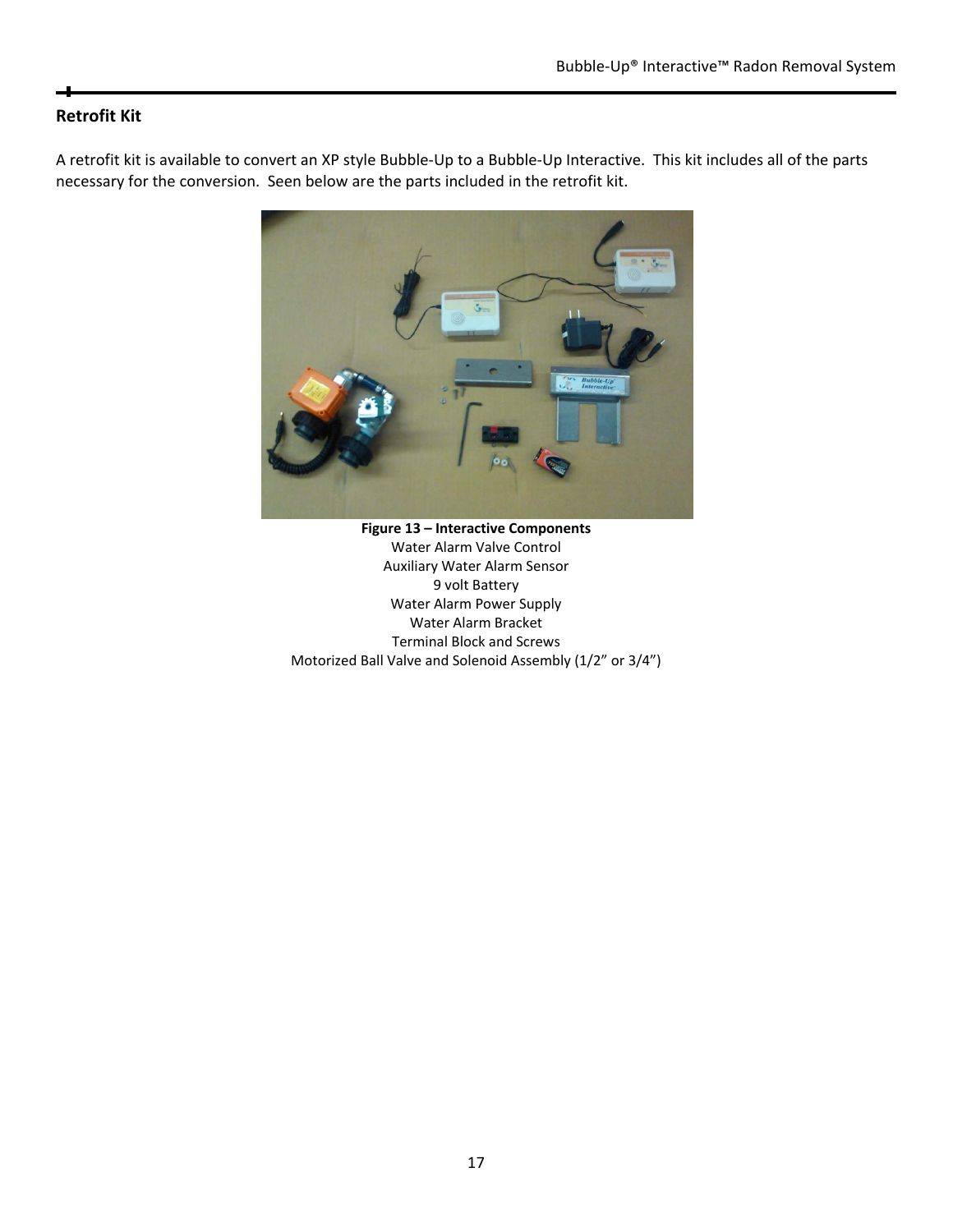

**Figure 14 – Overflow and High Water Alarm**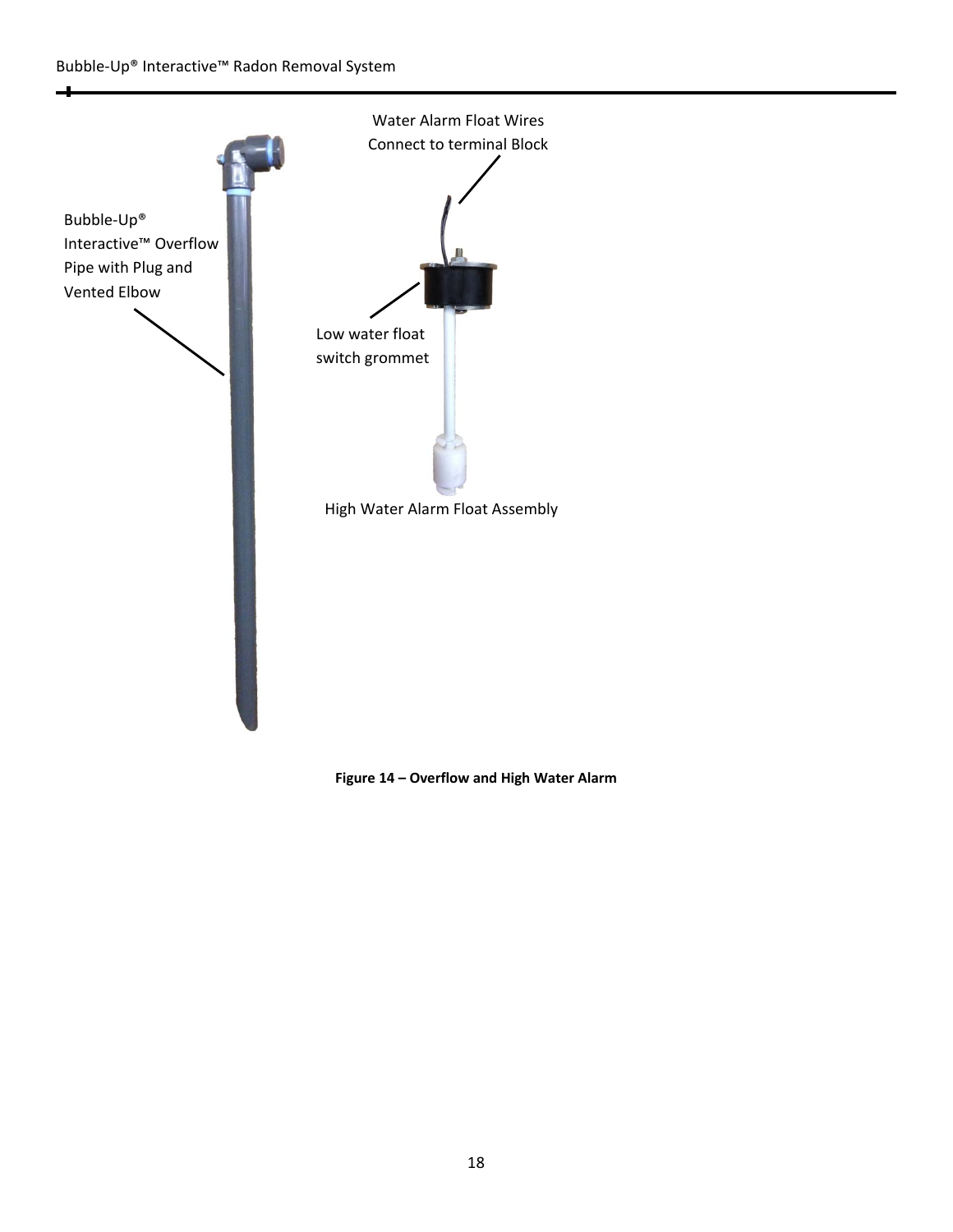# **Parts Listing:**

 $\begin{tabular}{c} \top \end{tabular}$ 

| ltem#          | Description                                            | Quantity     | <u>Unit</u> |
|----------------|--------------------------------------------------------|--------------|-------------|
| <b>BUB057</b>  | Bubble-Up Interactive Tank                             | $\mathbf{1}$ | each        |
| <b>BUB058</b>  | Bubble-Up Interactive Tank Cover                       | $\mathbf{1}$ | each        |
| <b>BUB009</b>  | PVC Manifold - air-water<br>coupling                   | $\mathbf{1}$ | each        |
| <b>BUB004</b>  | 9" Grid chamber with grids                             | $\mathbf{1}$ | each        |
| <b>BUB011</b>  | 6' supply cord 16/3, yellow                            | 1            | each        |
| <b>BUB007</b>  | Solenoid Float switch assembly                         | 1            | each        |
| <b>BUB008</b>  | Blower                                                 | $\mathbf{1}$ | each        |
| <b>BUB012A</b> | 5" X 1" Gasket #3231                                   | $\mathbf{1}$ | each        |
| <b>BUB012B</b> | 5" X 1" Top #3628                                      | $\mathbf{1}$ | each        |
| <b>BUB012C</b> | 5" X 1" Bottom #3629                                   | $\mathbf{1}$ | each        |
| BUB035A        | 3/8" X 2.5" S.S. HEX BOLT                              | 4            | each        |
| <b>BUB035B</b> | 3/8" S.S. WASHER                                       | 4            | each        |
| BUB035C        | 3/8" ZINC PLATED NUT                                   | 4            | each        |
| <b>BUB300</b>  | 1/2" Solenoid and Water Alarm<br>Valve Assembly        | 1            | each        |
| <b>BUB310</b>  | 3/4" Solenoid and Water Alarm<br><b>Valve Assembly</b> | $\mathbf{1}$ | each        |
| <b>BUB020</b>  | 18" Solenoid Cord                                      | $\mathbf{1}$ | each        |
| <b>BUB021</b>  | $3/16"$ x 1.25" x 50' foam gasket                      | 0.05         | each        |
| <b>BUB022</b>  | 2" X 4" SCD 80 TXPE Nipple                             | 2            | each        |
| BUB023B        | 1" X 17" SCD 80 Tube                                   | 1            | each        |
| <b>BUB026</b>  | 1.25" X 1" PVC SCD 80 Bushing                          | 1            | each        |
| <b>BUB028</b>  | 2" X 35" Slotted PVC Downcomer                         | 1            | each        |
| <b>BUB031B</b> | 1/4" SCD 80 Nipple Standoff                            | 1            | each        |
| <b>BUB033</b>  | #12 X 1.25" Phil Flat Head Tap<br>Screw                | 8            | each        |
| <b>BUB034</b>  | #12 X 3" Phil HD Flat Tapping<br>Screw                 | 1            | each        |
| <b>BUB035</b>  | #14 Finishing Washer                                   | 8            | each        |
| BUB036         | 2" Adaptaflex, Air Outlet                              | 1            | each        |
| <b>BUB037</b>  | 1.25" Adaptaflex, Overflow                             | 1            | each        |
| <b>BUB038</b>  | 5/8" Delrin Sleeve                                     | 2            | each        |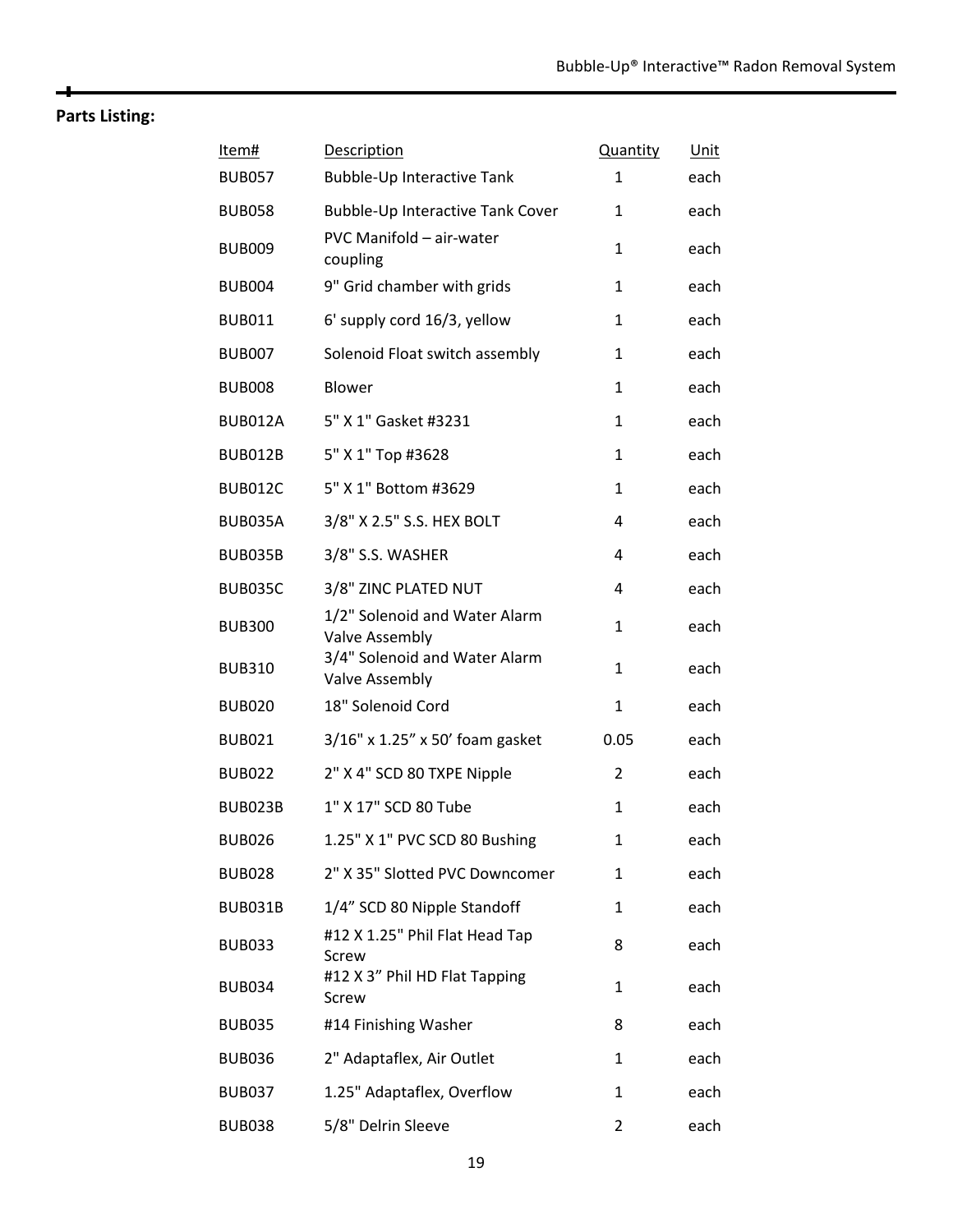$\begin{tabular}{c} \multicolumn{2}{c} {\textbf{1}} & \multicolumn{2}{c} {\textbf{1}} & \multicolumn{2}{c} {\textbf{1}} \\ \multicolumn{2}{c} {\textbf{2}} & \multicolumn{2}{c} {\textbf{3}} & \multicolumn{2}{c} {\textbf{4}} & \multicolumn{2}{c} {\textbf{5}} \\ \multicolumn{2}{c} {\textbf{4}} & \multicolumn{2}{c} {\textbf{5}} & \multicolumn{2}{c} {\textbf{6}} & \multicolumn{2}{c} {\textbf{6}} & \multicolumn{2}{c} {\textbf{7}} \\ \multicolumn{2}{c} {\textbf{5}} & \multicolumn$ 

| <b>BUB042</b>  | 5/8" X 1/2" W/Stop Ell - Nickel<br>Plated                                              | 1              | each |
|----------------|----------------------------------------------------------------------------------------|----------------|------|
| <b>BUB044</b>  | Pump Cord Plug                                                                         | $\mathbf{1}$   | each |
| <b>BUB045</b>  | 1/2" SS Pex Insert                                                                     | $\overline{2}$ | each |
| <b>BUB046</b>  | 1/2" X 20' Pex Tubing                                                                  | 0.1            | each |
| <b>BUB048</b>  | 2" S.S. Clamp                                                                          | 1              | each |
| <b>BUB051B</b> | Sta-Rite Bottom Suction,<br>20DOM05121+1                                               | $\mathbf{1}$   | each |
| BUB075A        | 7 GPM Mech. Pump Control<br>Assembly                                                   | $\mathbf{1}$   | each |
| <b>BUB075B</b> | 14 GPM Mech. Pump Control<br>Assembly                                                  | $\mathbf{1}$   | each |
| <b>BUB080</b>  | Meter Control Assembly W/<br>Transformer                                               | 1              | each |
| CD1402-01      | Manifold w/o Ports w/Meter                                                             | $\mathbf{1}$   | each |
| CV3630         | <b>Meter Control Mounting Plate</b>                                                    | 1              | each |
| CV3006         | <b>Bypass</b>                                                                          | 1              | each |
| CV3007-04      | 1" Plastic Male NPT Assembly                                                           | 1.5            | each |
| 56525B         | 11/4" T X T X T SCD 80 Tee                                                             | 1              | each |
| 56655          | 1 1/4" SCD 80 Plug                                                                     | $\mathbf{1}$   | each |
| BUB055A        | 1/4" npt SS Screen Breather Vent                                                       | 1              | each |
| <b>BUB031C</b> | 1 1/4" X 48" SCD 80 Nipple                                                             | 1              | each |
| <b>BUB031D</b> | 1/4" X 1/8" SS R-Coupling                                                              | $\mathbf{1}$   | each |
| BUB030F        | Alarm Float Adapter - 1-1/4" x<br>1/4"                                                 | $\mathbf{1}$   | each |
| <b>BUB055J</b> | <b>High Water Float Switch</b>                                                         | 1              | each |
| <b>BUB320A</b> | Water Alarm Valve Control W/<br>Sensor Valve, Transformer and<br><b>Battery Backup</b> | $\mathbf{1}$   | each |
| <b>BUB055C</b> | Water Alarm Control Bracket                                                            | 1              | each |
| <b>BUB055D</b> | <b>Water Alarm Control Bracket</b><br>Mount                                            | 1              | each |
| BUB055E        | Water Alarm Control Bracket<br>Screw                                                   | 2              | each |
| BUB055F        | Water Alarm Control Bracket Nut                                                        | 2              | each |
| PA-260-300     | <b>Leak Sensor Terminal Block</b>                                                      | 1              | each |
| <b>BUB055G</b> | <b>Leak Sensor Terminal Block</b><br>Standoff (1/4" nylon)                             | 2              | each |
| BUB055H        | Leak Sensor Terminal Block Screw                                                       | 2              | each |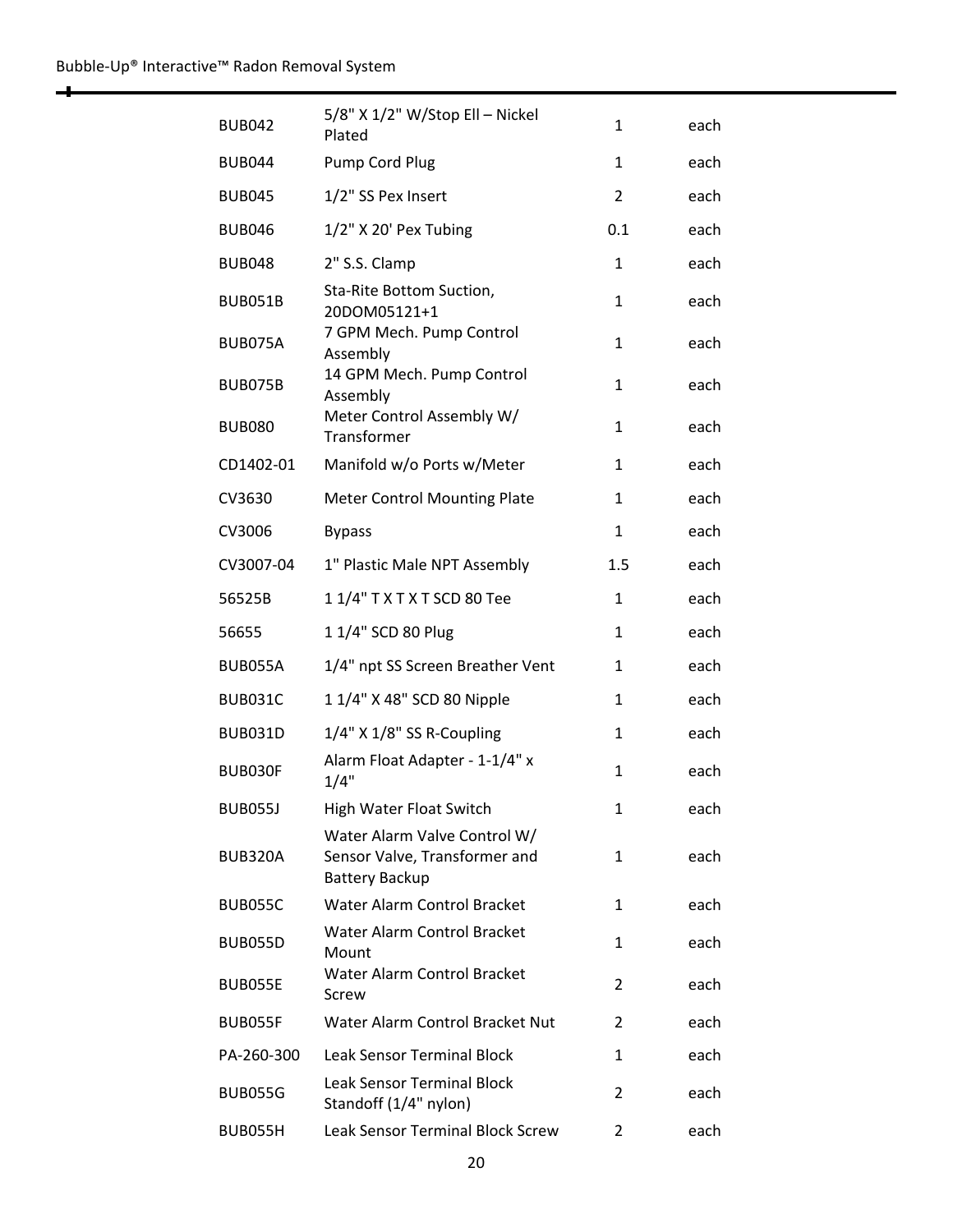| BUB009B        | 1/2" XP Adapter                                     | 1 | each |
|----------------|-----------------------------------------------------|---|------|
| CV3151         | AB1 Nut                                             | 1 | each |
| CV3150         | <b>Split Ring</b>                                   | 1 | each |
| <b>BUB030G</b> | 2" SCD 80 PVC Street X Female<br>Air Outlet Adapter | 1 | Each |
| <b>BUB330</b>  | Low Water Float Cord Seal<br>Low Water Float w/ WT  |   | Each |

 $\rightarrow$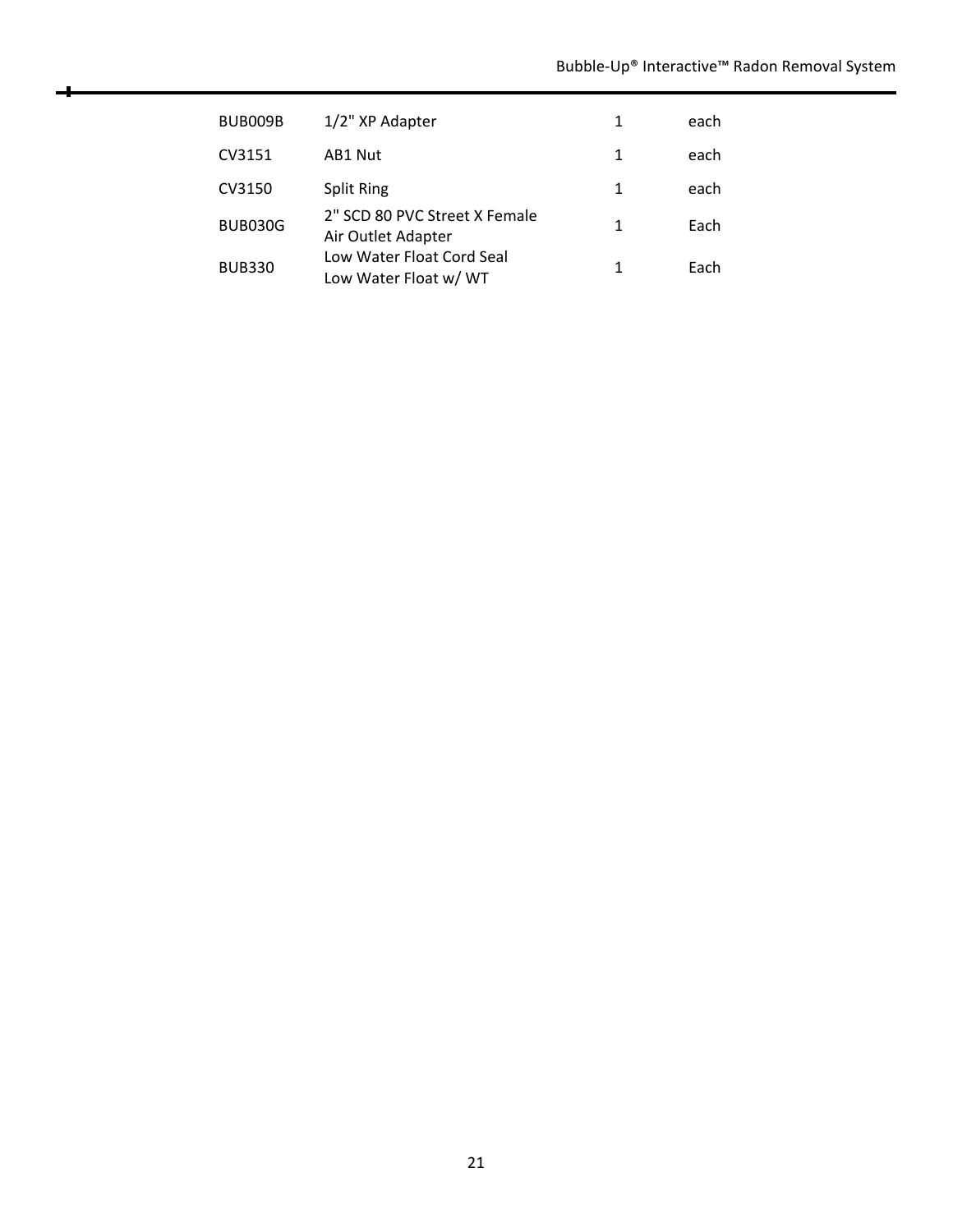# **Start-Up Data**

 $\overline{\phantom{0}}$ 

<u> 1989 - Johann John Stone, mars et al. 1989 - John Stone, mars et al. 1989 - John Stone, mars et al. 1989 - Joh</u>

<u> 1989 - Johann John Stoff, deutscher Stoffen und der Stoffen und der Stoffen und der Stoffen und der Stoffen</u>

Address:

Serial Number:

# **Start-Up Notes**

Fill Rate:

Radon In:

Radon Out: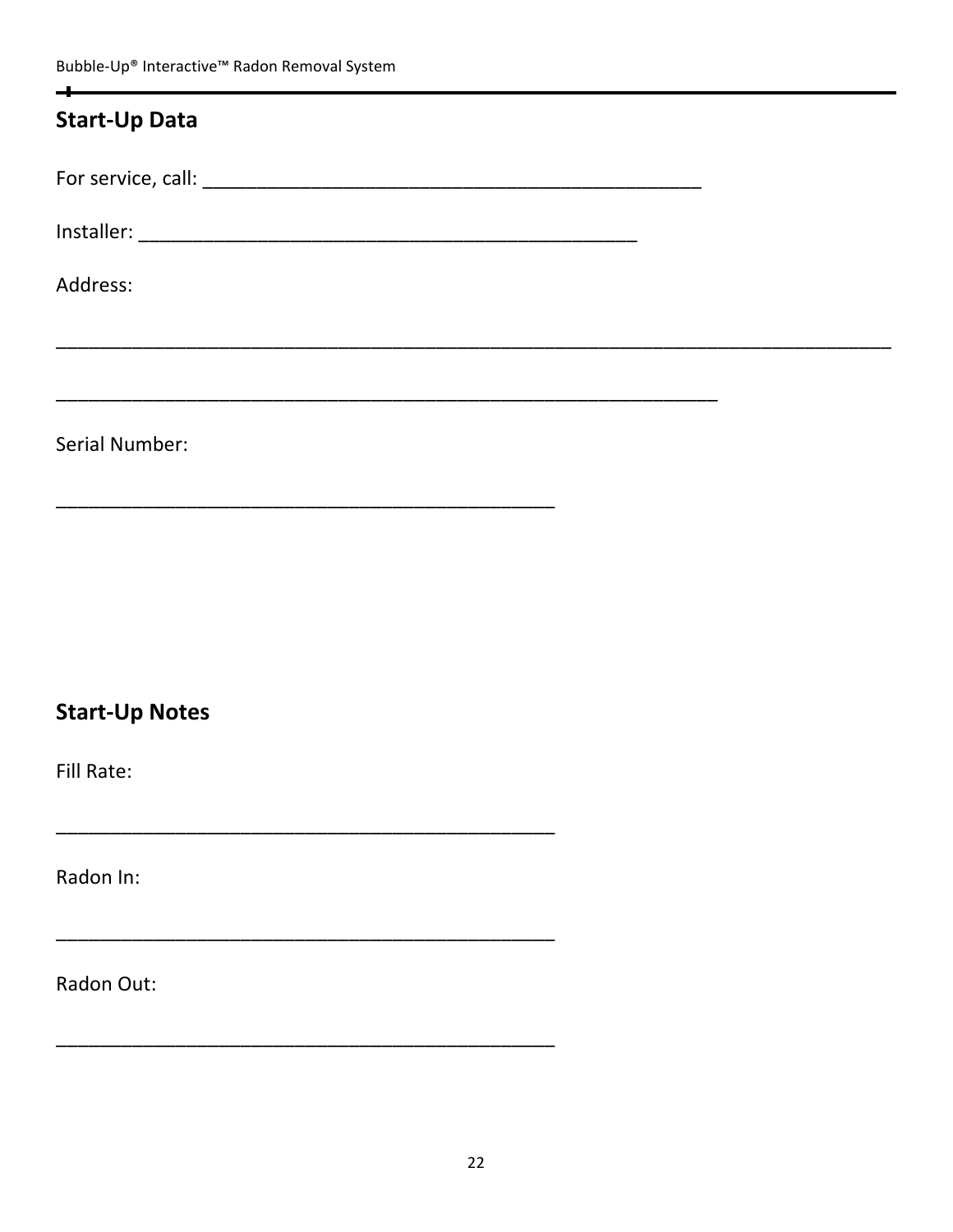$\rightarrow$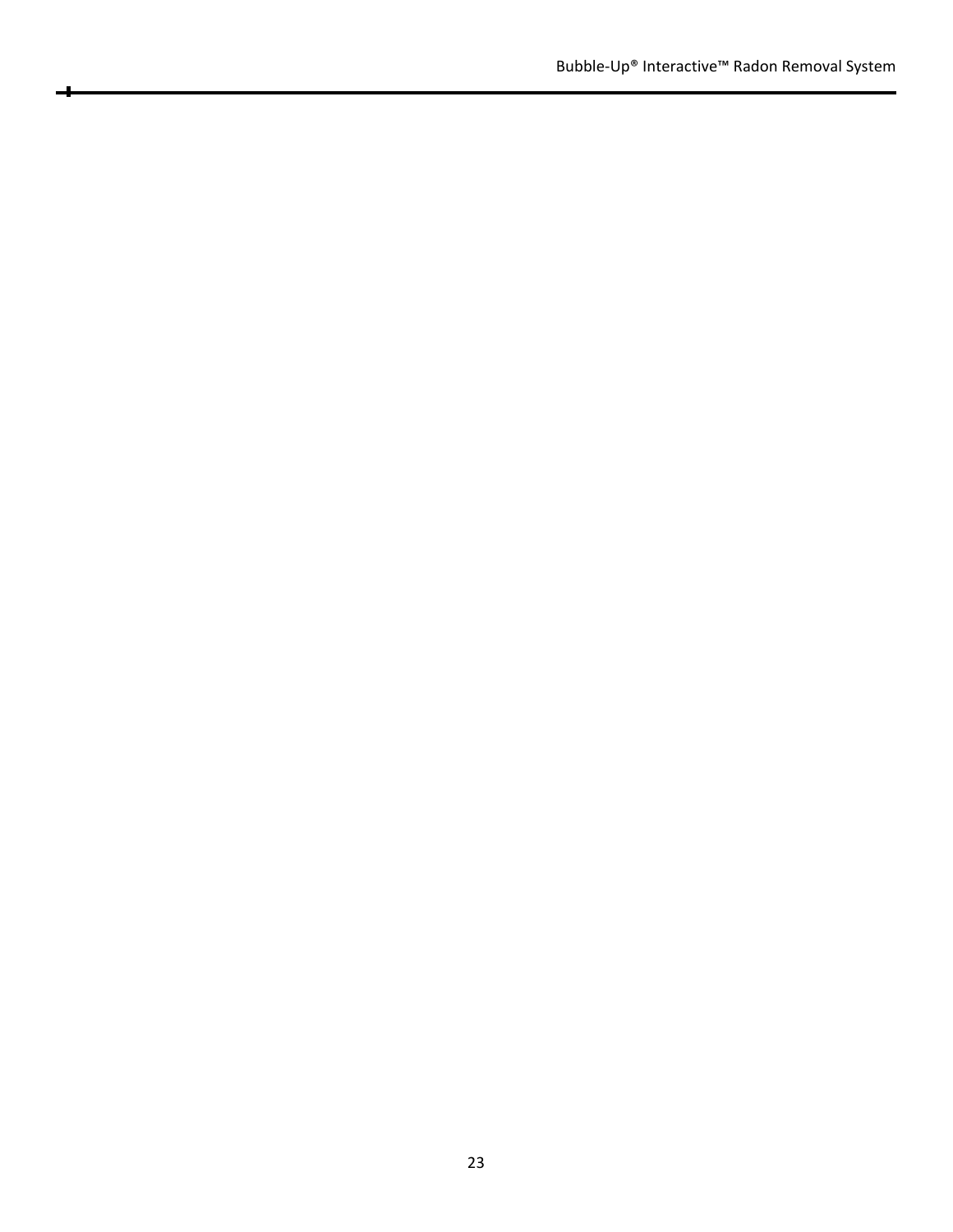# **Appendix A:**

ᆠ

# **7 GPM Bubble‐Up Mechanical Pump Control Assembly Manual**

# **Part Number BUB‐075A, 7GPM Standard 45/65 Pressure Switch**



**For use with only 115 volt Bubble‐Up pumps.**

**Patent Number:US 8,393,875 B2**

#### A. SETTING PRESSURE SWITCH FOR PROPER OPERATION:

- 1. Always unplug the pressure switch before removing pressure switch cover and making adjustments. See pressure adjustment instructions under the cover.
- 2. Adjust the large spring only until the pressure switch turns on at 45 PSI.
- 3. Do not adjust the small spring. This will keep 20 psi differential.

#### B. HOW IT WORKS

Pressure switch is connected to the venturi throat pressure. When there is  $\frac{1}{2}$  to 1 GPM flow through the venturi the pressure switch senses less than 65 psi. This keeps the pump running at low flows.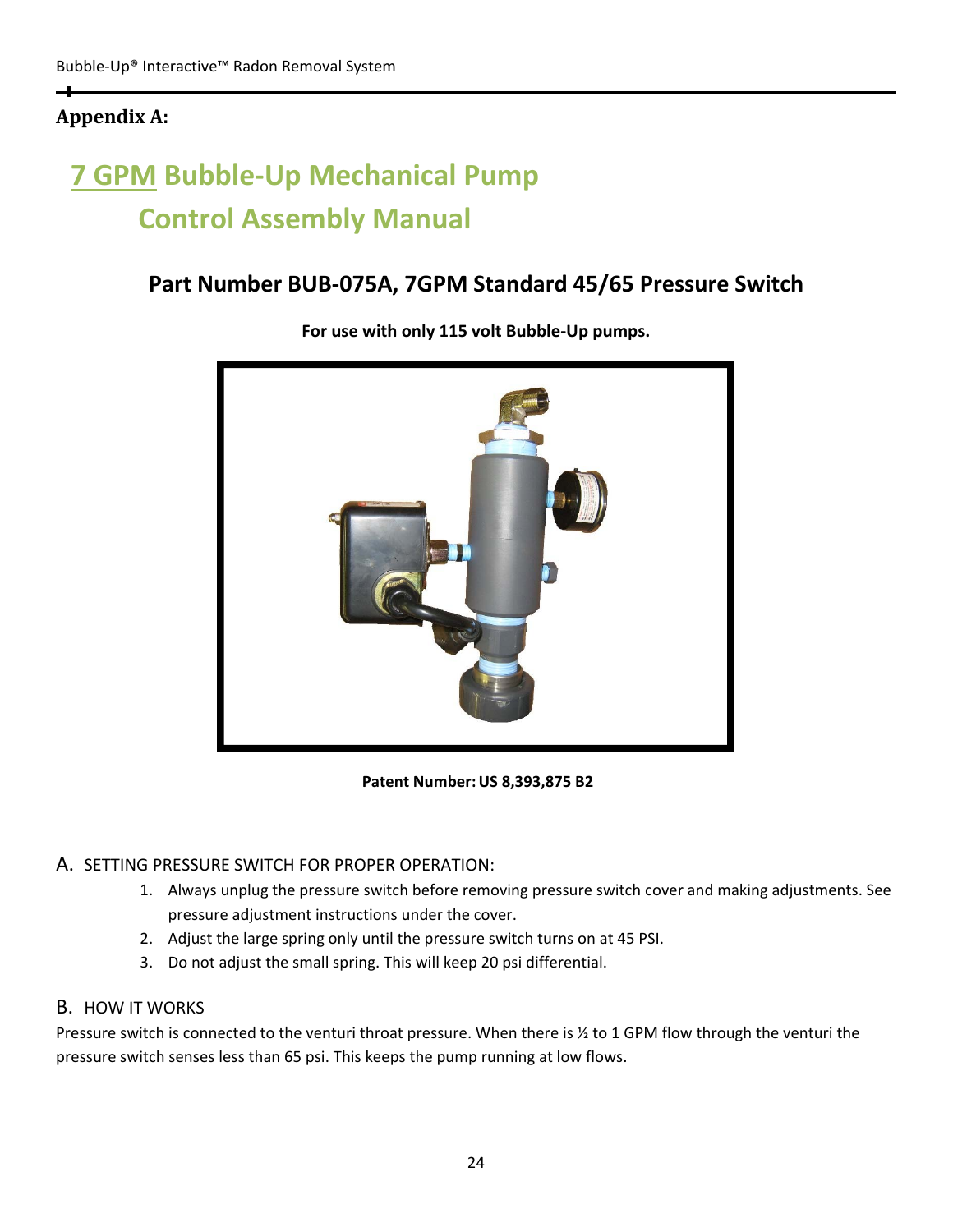#### C. INSTALLATION

- 1. Use only 115 volt outlet for the Bubble‐Up mechanical pump control.
- 2. The bottom  $1$ " schedule 80 union and top  $\frac{1}{2}$ " PEX fittings are to be water tight and secure.
- 3. Check that the pump is primed before plugging in the Bubble‐Up mechanical pump control.
- 4. The Bubble‐Up mechanical pump control is supplied with 115 volt electrical cords. Connect the pump's male power plug into the Bubble‐Up mechanical pump control female cord.
- 5. To start the pump, refer to OPERATION below.
- 6. The pressure switch factory set at to turn the pump on at 45 PSI. To set pressure switch for proper operation see instructions above.

**WARNING!** Unplug the Bubble‐Up mechanical pump control before removing the pressure switch cover.

7. Always use the bladder tank provided with the Bubble Up. The correct pre-charge air pressure in the tank is 40 psi.

#### D. OPERATION

See setting pressure switch above. The Bubble-Up mechanical pump control starts the pump when the pressure drops to 45 PSI. The pump will run constant when the flow is greater than  $\frac{1}{2}$  to 1 GPM. When water flow falls below  $\frac{1}{2}$  to 1 GPM, water fills the required cycle tank providing a minimum run time before the pump is shut off.

Internal parts include: 2 ‐ Check Valves, a Nozzle and Throat Assembly with retainer, Double Check Valve and Nozzle Retainer and 3 screws.



## TECHNICAL DATA

| Power source 115 Volt AC, 60 Hz, single phase<br>volt |  |
|-------------------------------------------------------|--|
|                                                       |  |
|                                                       |  |
|                                                       |  |
|                                                       |  |
| Protection LevelUL Listed Pressure Switch & cords     |  |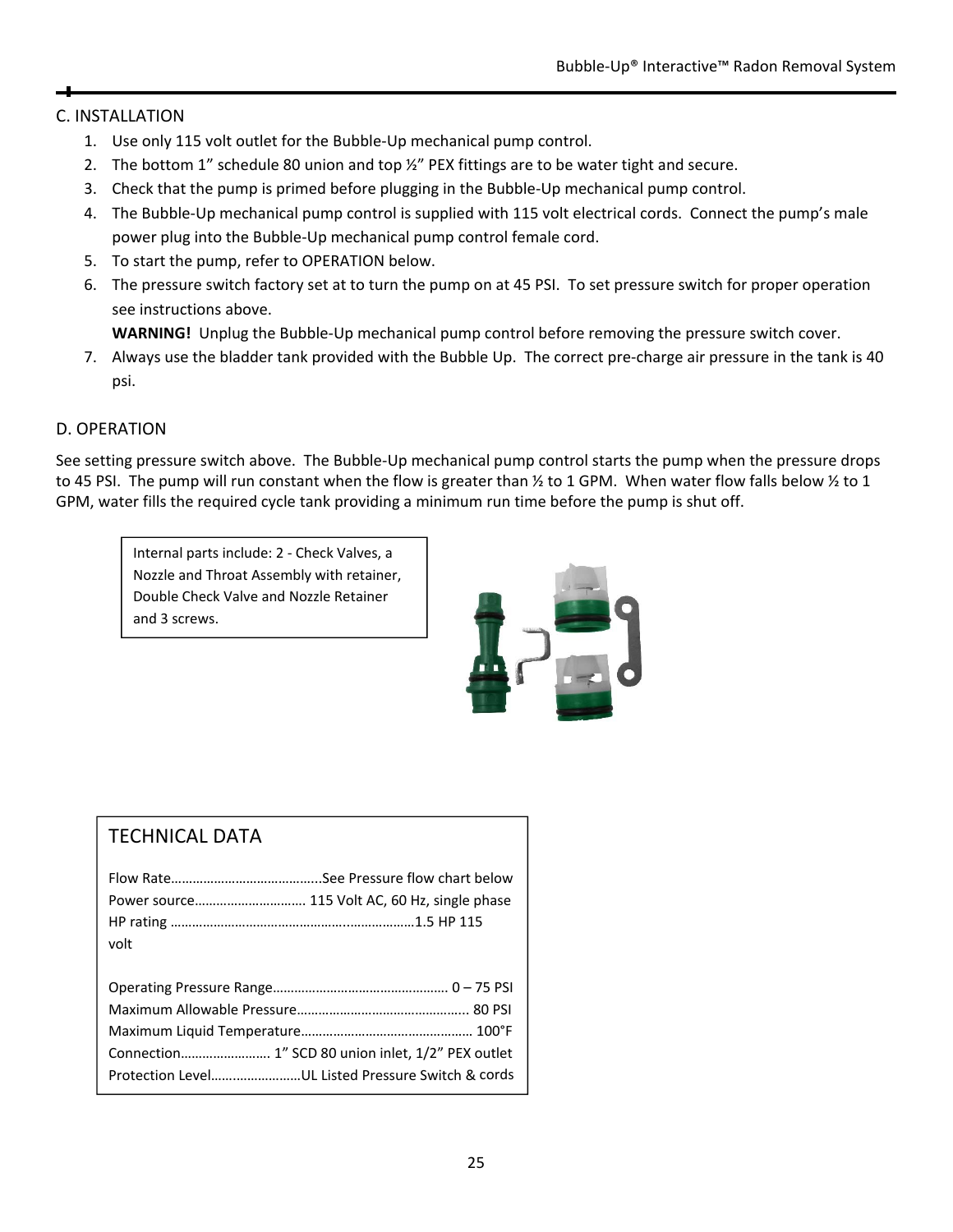$\overline{\phantom{a}}$ 

| 7 GPM Mechanical Pump Control Parts List         |                                                     |  |
|--------------------------------------------------|-----------------------------------------------------|--|
| 1.5/8" X 3/4" W/ Stop ELL-NP                     | 9. Stainless steel nozzle retainer (single)         |  |
| 2. 1 1/4" X 3/4" Bushing-NP                      | 10. Nozzle and Throat (part of repair kit)          |  |
| 3. 1 1/4" Bubble-Up Mechanical Pump Control Body | 11. Stainless steel screws (qty. 3)                 |  |
| 4. Back Mount Pressure Gauge                     | 12. 1/4" PVC plug                                   |  |
| 5. 45/65 Standard Pressure Switch                | 13. Male And Female 115 Volt Power Cords            |  |
| 6. 1/4" Nickel plated hex nipple                 | 14. Power cord connects to pressure switch (qty. 2) |  |
| 7. Check valve (qty. 2, part of repair kit)      | 15. 1" Male X 1 1/4" Male Check Valve               |  |
| 8. Stainless steel check retainer (Single)       | 16.1" PVC SCD 80 Union                              |  |

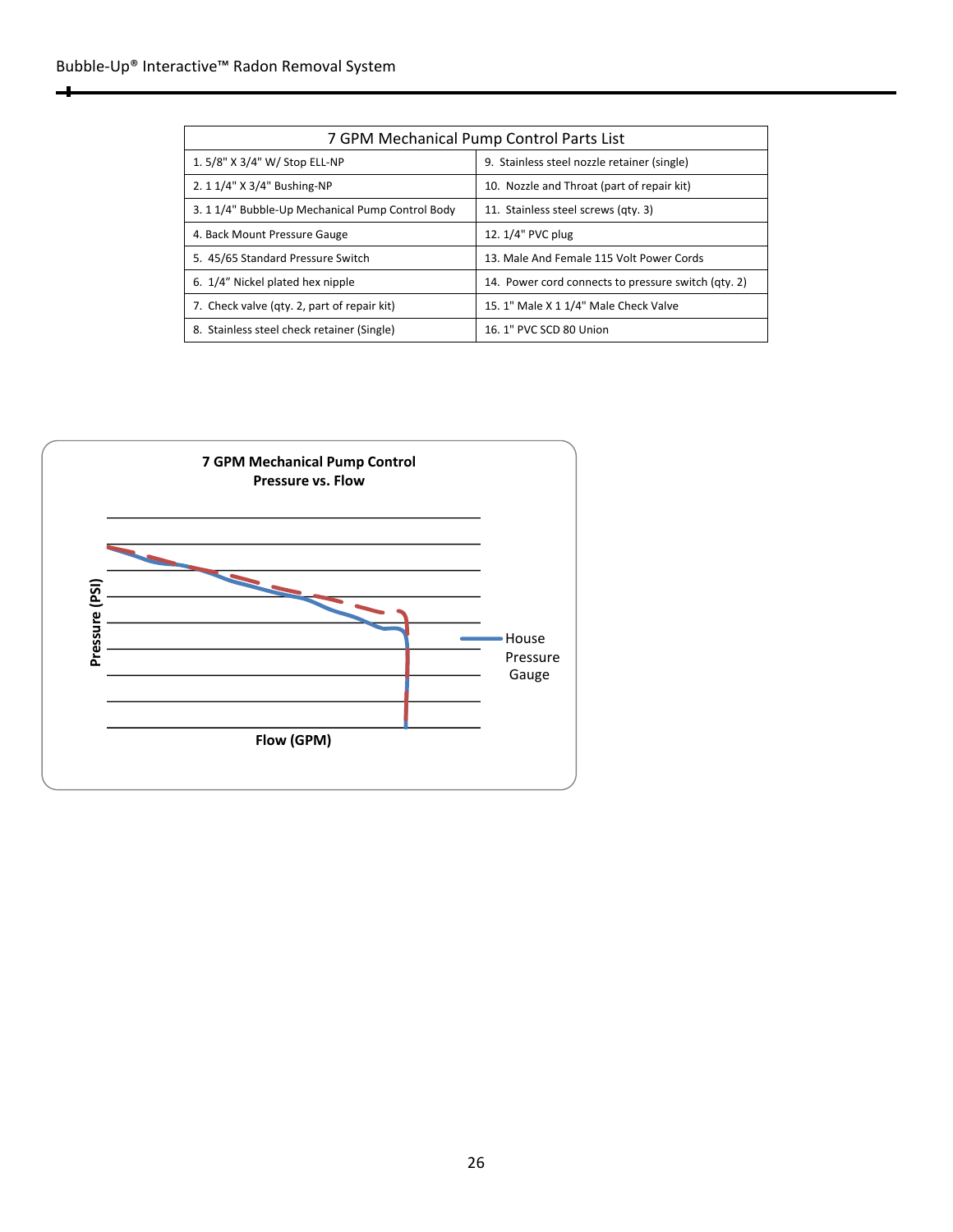## **Appendix B:**

# **Meter Control Manual**

# **Meter Control for Bubble Up® XP and Interactive™ Part Number BUB080 Ver. 101.1**



#### **Display Operation**

The display on the meter control system displays the following information by pressing the corresponding buttons. These *are (working from left to right across the display):*

- Flow: Displays CURRENT flow rate, gal/min.
- Total Flow: Displays TOTAL gallons treated since last meter reset, gal.
- Peak Flow: Displays PEAK flow rate since last meter reset, gal/min.

#### *The display also has three informative lights:*

- Green Power Light: System is plugged in and fully functioning.
- Yellow Warning Light: Will blink when system is at 80% of threshold gallons.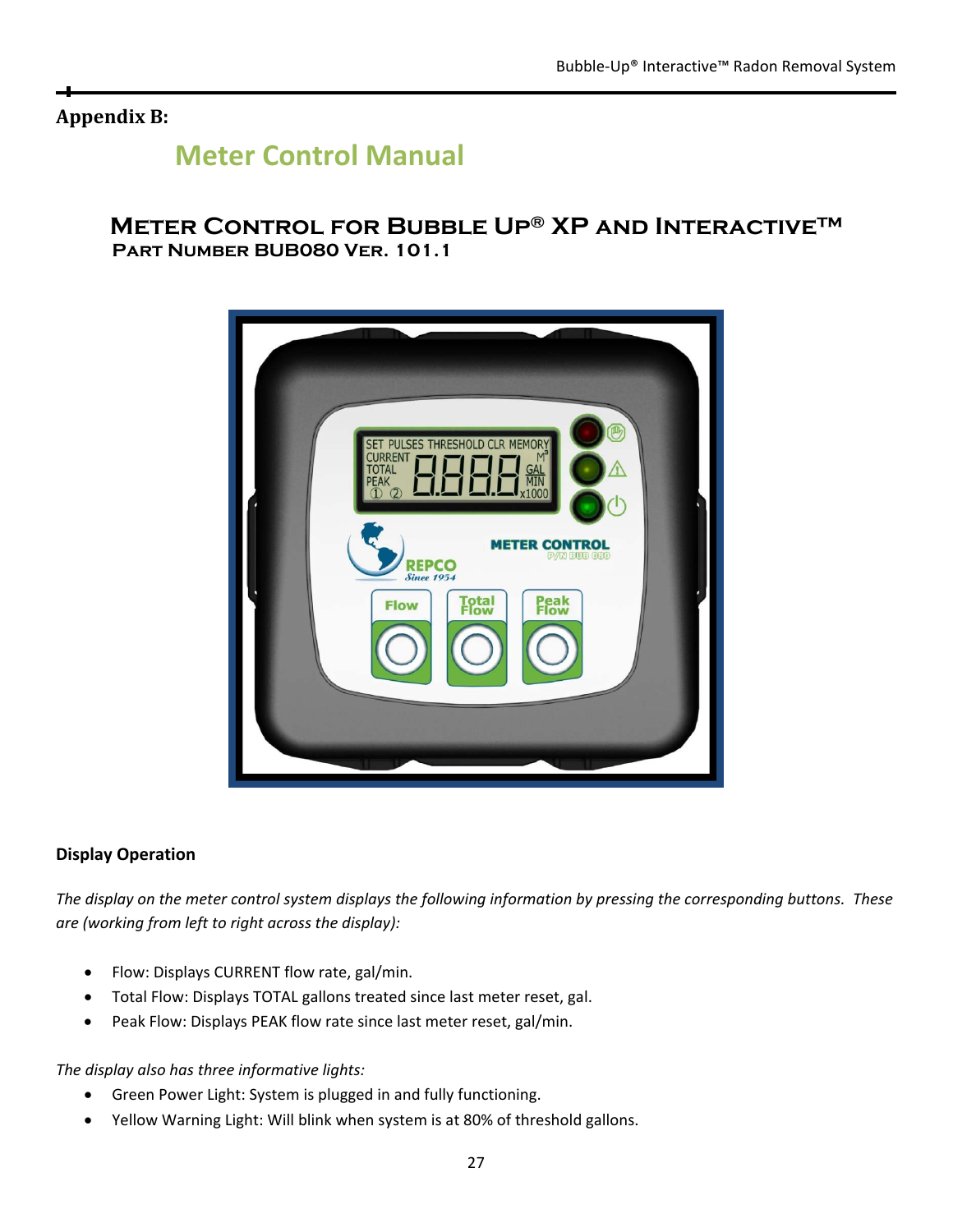- Red Expired Light: Lit when system is at 90% of threshold gallons.
- At 100% threshold gallons the red light will blink, and the meter control will beep three times every 15 seconds and output 2 will provide 12 V AC 30 ma power. The beep can be silenced by pushing any button, and will remain silent for two days.
- To reset threshold and or beep continue to **programming**.

#### **Programming**

*Press all three buttons of the display simultaneously to enter Program Mode:*

- The Flow button toggles to next screen, also acts as the Enter Button.
- The Total Flow button toggles the values **up**.
- The Peak Flow button toggles the values **down**.

*Screen One:* **CLR MEMORY YES NO. YES** to clear memory and reset threshold or **NO** to continue programming.

#### *Next Screen:* **SET PULSES**

• Should be factory set at 83 pulses.

#### *Next Screen:* **SET THRESHOLD TOTAL YES or NO**

 Choose **YES** or **NO** to use threshold function. The threshold function utilizes the yellow and red display lights, along with 12 V AC Output 2 and audible alarm.

*Next Screen:* SET THRESHOLD TOTAL (set gallons for 12 V AC at connection Opt2, .030 amps max.)

- Should be factory set at 80 which translates to 80,000 gallons.
- 80,000 gallons is an estimated yearly service reminder for 4 people using 50 gallons per day each.
- This threshold can be set for your particular application at this time.
- Yellow Warning Light will flash at 80% of threshold gallon setting.
- Red Expired Light will light at 90% of threshold gallon setting.
- At 100% threshold gallons the red light will blink, and the meter control will beep three times every 15 seconds and output 2 will provide 12 V AC 30 ma power. The beep can be silenced by pushing any button, and will remain silent for two days. To reset threshold and alarm follow the Clear Memory instructions above.

*Next Screen:* **SET GAL/MIN** (set GPM flow for 4‐20 ma connection, J2 +/‐)

- There is no factory setting.
- Set max flow GPM value for 20 ma flow signal.

*Next Screen:* **SET GAL 1** (set gallons for 12V AC output at connection Opt 1, .030 amps max.)

- Set between 1 to 990 gallons for connection Opt1 output interval.
- You can also set at zero for Opt1 to be used as a flow switch sensitive at .5 GPM.

*Next Screen:* **SET MIN 1** (set minutes for 12 V AC connection, Opt1 minimum run time)

Set between .1 to 90 minutes for connection Opt1 output minimum run time.

**END OF PROGRAMMING**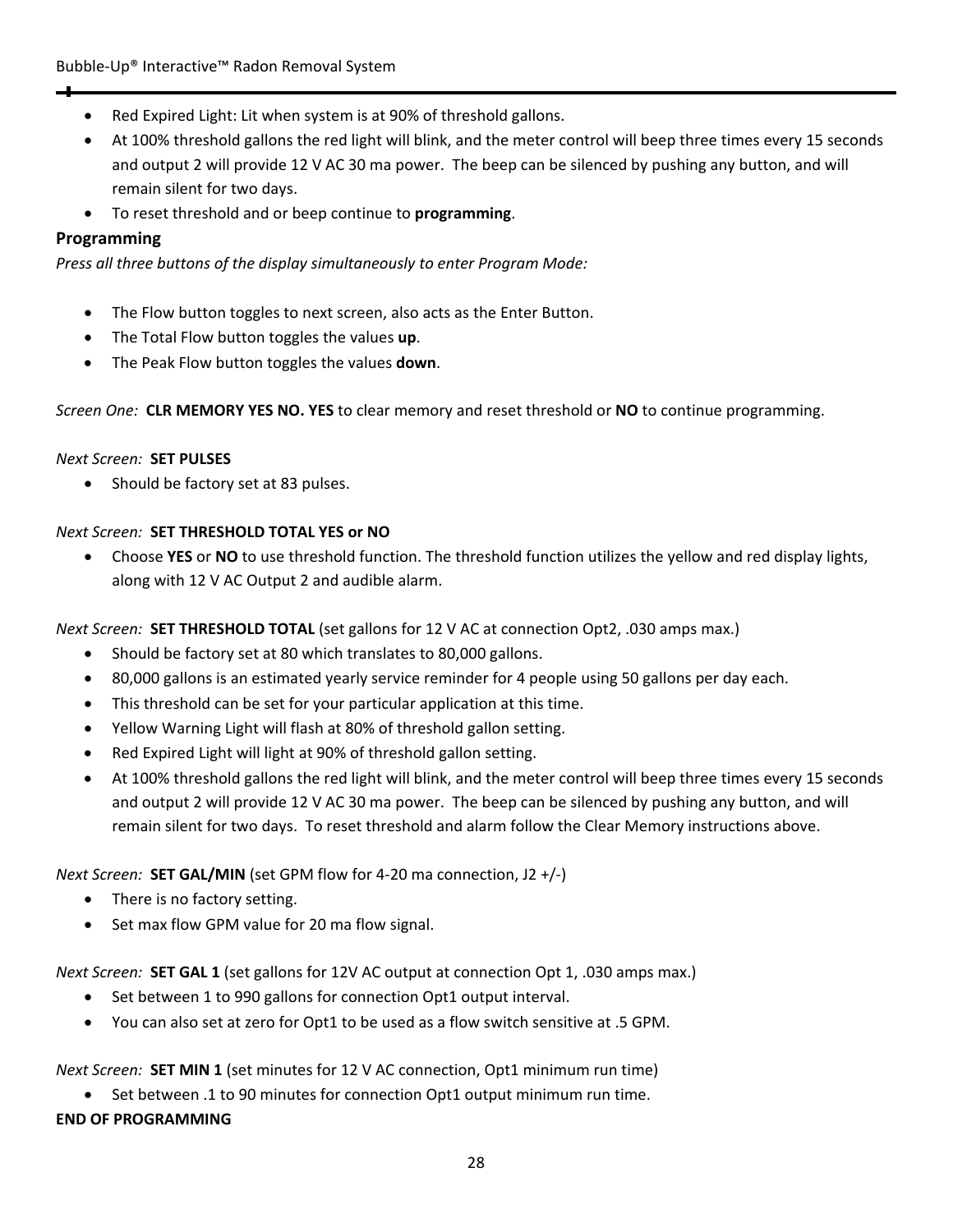# **Appendix C:**

#### **Bubble Up® Warranty April 1, 2010**

R.E. Prescott Co., Inc. warrants to the original purchaser of the Bubble Up® radon system that the product is in good working condition, according to its specifications at the time of shipment, for a period of three years from the date of original purchase.

Should the product, in R.E. Prescott Co., Inc.'s opinion, malfunction within the warranty period, R.E. Prescott Co., Inc. will at its discretion repair or replace the Bubble Up upon receipt with an equivalent unit. Any replaced parts become the property of R.E. Prescott Co., Inc. This warranty does not apply to a Bubble Up which has been damaged due to accident, misuse, abuse, improper installation, usage not in accordance with product specifications and instructions, natural or personal disaster, or unauthorized alterations, repairs or modifications.

- The warranty applies only to defects in workmanship.
- The warranty makes no claims regarding suitability of the product for a particular use or environment.
- Only products manufactured by R.E. Prescott Co., Inc. are covered by the standard warranty. Third party products used in R.E. Prescott Co., Inc. components will be covered by the third party warranty.
- **A serial number is required for any warranty service**. R.E. Prescott Co., Inc. asks you to record the serial number on the outside of the packaging when shipping the product.
- Proof of purchase may be required, but only if some doubt exists regarding warranty eligibility. Late model products are assumed to be under warranty. R.E. Prescott Co., Inc. accepts originals, photocopies and faxes as proof of purchase when required.
- Unauthorized repairs to an R.E. Prescott Co., Inc. product will void the warranty offered by R.E. Prescott Co. R.E. Prescott Co., Inc. reserves the right to refuse to service any product which has been altered, modified or repaired by non‐R.E. Prescott Co., Inc. authorized service personnel.
- After a warranty has expired, R.E. Prescott Co., Inc. charges a flat rate of \$75.00 per hour to repair the product. Other circumstances which violate the terms and conditions of the warranty (abuse, misuse, unauthorized repair, etc.) are not eligible for this "out of warranty" arrangement.
- Standard warranty service consists of repair upon receipt. You are responsible for the cost of shipping the product to R.E. Prescott Co., Inc. R.E. Prescott Co., Inc. pays the cost of returning a product to you.
- R.E. Prescott Co., Inc. reserves the right to replace the product with a service product at their sole discretion at any time.

Thank you for choosing REPCO Bubble Up® Radon Removal systems. If you have any further questions please feel free to contact us.